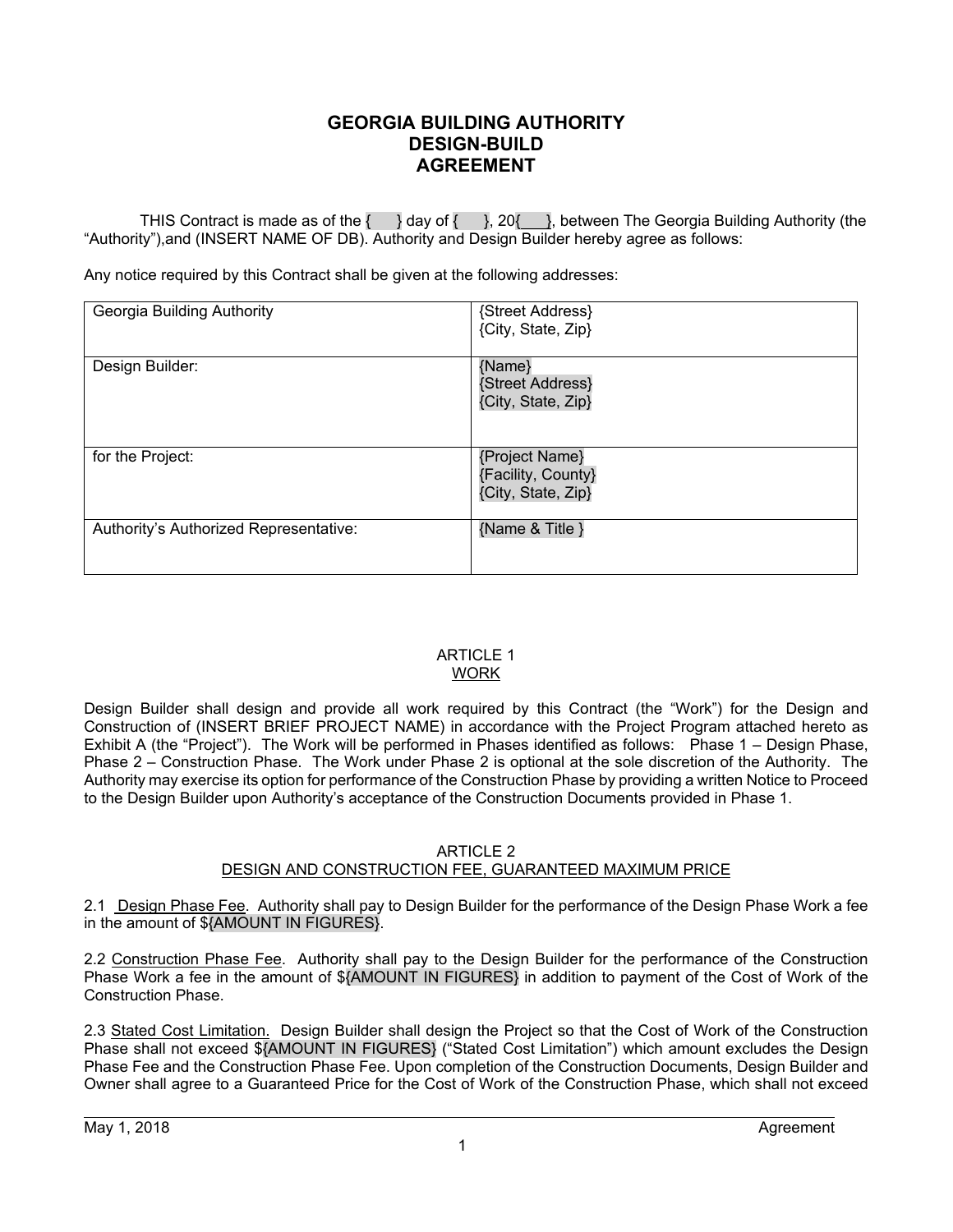the Stated Cost Limitation. In no event shall the Authority be liable to Design Builder for payment of Cost of Work in excess of the Guaranteed Price unless an increase to the Guaranteed Price is agreed to by Change Order.

#### ARTICLE 3 CONTRACT TIME, DELAYS, FORCE MAJEURE

3.1 Design Phase Time. Design Builder shall commence the Design Phase upon Contract Execution and fully complete the Design Phase work within {FIGURE} days.

3.2 Construction Phase Time. The Design Builder shall commence the Work for Construction Phase on the date specified in the Notice to Proceed for and fully complete the Work for Phase 2 within {FIGURE} days.

3.3 No Damages for Delays. By signing the Agreement, Design Builder represents to Authority that the Contract Time is reasonable for performing the Work and that Design Builder is able to perform the Work within the Contract Time. The Design Builder is responsible for the timely performance of all Work and assumes full responsibility for the timely performance of its Architect. The Design-Builder agrees, that absent fault of the Owner, the Design-Builder shall not be entitled to damages for delays.

3.4 Force Majeure. If the Design-Builder shall be unable to perform or shall be delayed in the performance of any of the terms and provisions of this Contract as a result of (i) governmental preemption of materials or services in connection with a national emergency declared by the President of the United States; (ii) riot, insurrection, or other civil disorder, acts of terror or terrorism affecting performance of the Work; or (iii) unusual and extreme weather conditions constituting Acts of God, then, and in any such event, such inability or delay shall be excused, and the time for completing the affected portions of this Contract shall be extended for such reasonable period of time as the delay has affected the performance of the Work hereunder. The Design Builder shall take all reasonable actions to minimize the delay caused by any of the above factors, and shall notify the Owner in writing of any event allowing for excuse or delay not later than seven (7) calendar days after the event the Design Builder first becomes aware of the event, or should have become aware, of the event; otherwise the Design Builder will be deemed to have waived the excuse or delay.

#### ARTICLE 4 BASIC DEFINITIONS

### APPLICABLE CODE REQUIREMENTS

The term "Applicable Code Requirements" means all laws, statutes, the most recent building codes, ordinances, rules, regulations, and lawful orders of all public authorities having jurisdiction over Authority, Design Builder, any Subcontractor, the Project, the Project site, the Work, or the prosecution of the Work.

### CONSTRUCTION DOCUMENTS

The term "Construction Documents" means the plans and specifications prepared by the Design Builder's Architect for the Project. The Construction Documents shall set forth in detail all items necessary to complete the construction (other than such details customarily provided by others during construction) of the Project in accordance with the Contract Documents (subject to their completion following commencement of the Construction Phase). All amendments and modifications to the Plans and Specifications must be approved by the Authority in writing.

#### CONTRACT DOCUMENTS

The term "Contract Documents" means the Contract, Exhibits, approved Construction Documents, and executed Change Orders and all other documents identified in the Agreement that together form the contract between Authority and Design Builder for the Work (the "Contract").

#### CONTRACT SUM

The term "Contract Sum" means the total amount of compensation due to the Design Builder which includes the Design Phase Fee, Construction Phase Fee, Guaranteed Maximum Price, and Cost of Work of any executed

 $\overline{a}$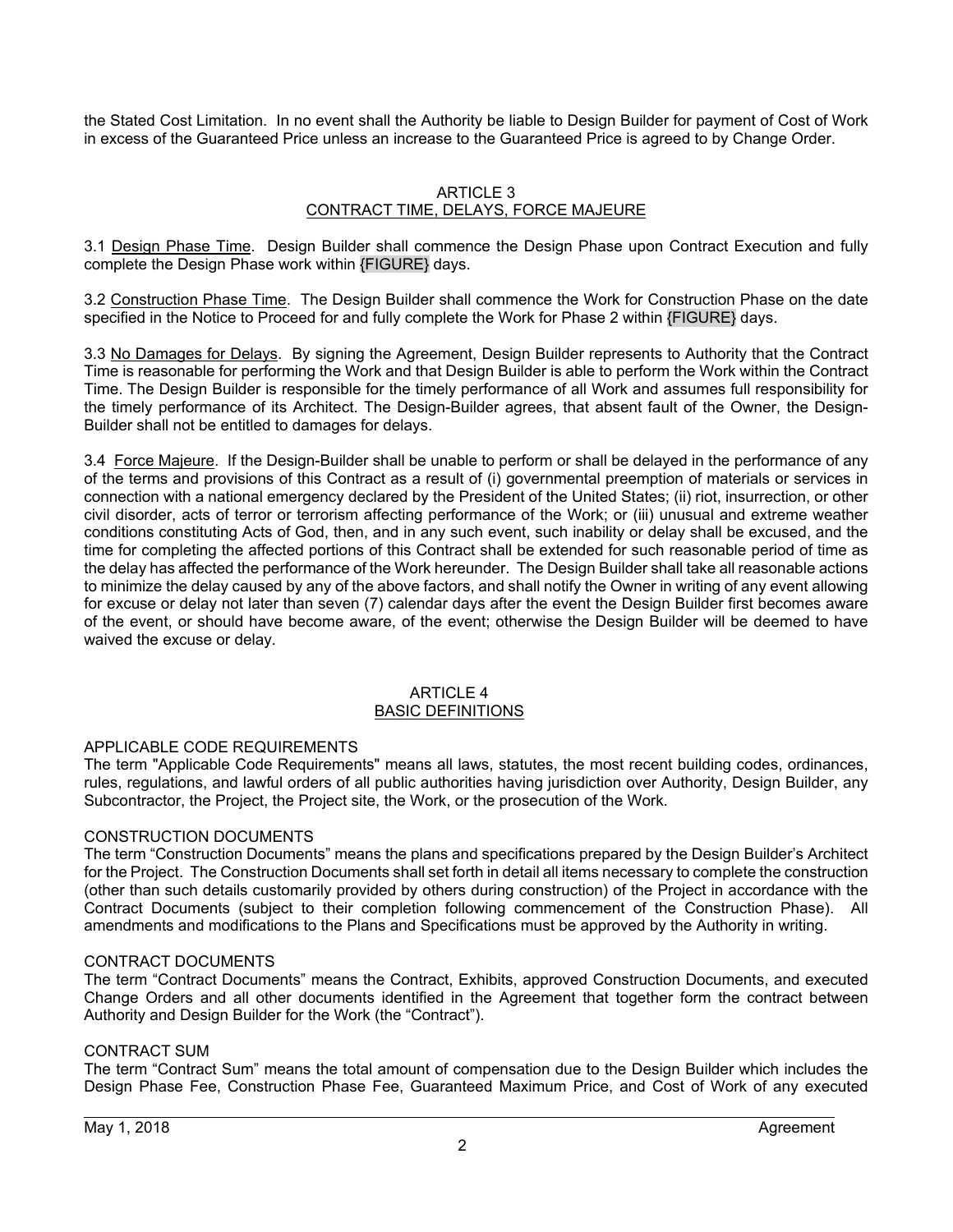## Change Orders.

## CONTRACT TIME

The term "Contract Time" means the number of days set forth in the Agreement within which Design Builder must achieve Final Completion of the Work, as adjusted by Change Order.

## DAY

The term "day," as used in the Contract Documents, shall mean calendar day, unless otherwise specifically provided.

### DEFECTIVE WORK

The term "Defective Work" means Work that is unsatisfactory, faulty, omitted, incomplete, deficient, or does not conform to the requirements of the Contract Documents, directives of Authority's Representative, or the requirements of any inspection, reference standard, test, or approval specified in the Contract Documents.

### CHANGE ORDER WORK

The term "Change Order Work" means Work beyond or in addition to the Work required by the Contract Documents.

#### FINAL COMPLETION

The term "Final Completion" means the date at which the Work has been fully completed in accordance with the requirements of the Contract Documents.

#### HAZARDOUS MATERIAL

 The term "Hazardous Material" means any substance or material identified as hazardous under any Georgia or federal statute governing handling, disposal and/or cleanup of any such substance or material.

#### **WORK**

The term "Work" means all labor, materials, equipment, tools, and services, including Design Professional services, and other requirements of the Contract Documents as modified by Change Order, whether completed or partially completed, provided or to be provided by Design Builder to fulfill Design Builder's obligations . The Work may constitute the whole or a part of the Project.

#### ARTICLE 5 CONSTRUCTION DOCUMENTS' REVIEW

5.1 Ownership of Documents. The Construction Documents are the property of the Authority. The Authority and Design Builder explicitly agree that all materials and documents developed in the performance of this Contract are the property of the Authority. The Authority shall have the right to use all drawings, designs, specifications, notes and any other documentation and other work developed in the performance of this Contract for the Project, or in connection with the Project, including without limitation future additions, alterations, connections, repairs, information, and reference, all without the Design Builder's consent, and at no additional cost to the Authority.

5.2 Requirements for Construction Documents. The Construction Documents shall comply with all Applicable Building Codes. The Construction Documents shall provide information customarily necessary in documents for projects of similar size, complexity, and quality. The Construction Documents shall include all information required by the building trades to complete the construction of the Project, other than such details customarily developed by others during construction.

5.3 Review of Construction Documents. The Design Builder shall complete the Construction Documents in accordance with the approved Contract Schedule and provide the documents for the Authority's review. The Authority shall review the Construction Documents to determine whether they comply with the Authority's Project Program attached hereto. The Authority's review shall not relieve the Design Builder or Design Builder's Architect from its responsibilities under this Contract.

### ARTICLE 6

 $\overline{a}$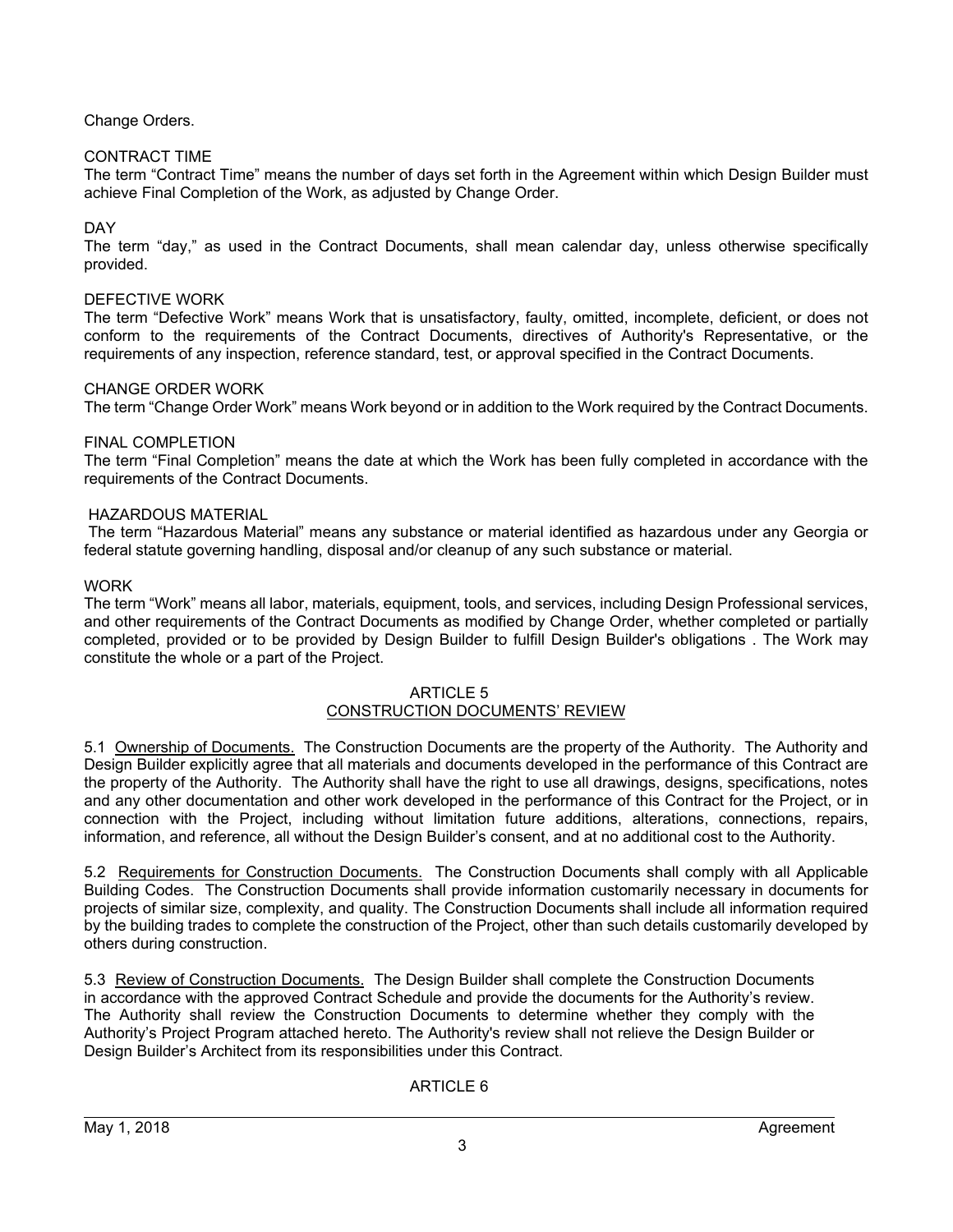## PERMIT REQUIREMENTS AND CODE ENFORCEMENT

6.1 No Local Permit Requirements. The Authority is not subject to any requirement to obtain or pay for LOCAL building permits. The parties acknowledge that there is no Building Official, as that term is defined in O.C.G.A. § 43-4-1 (5), for the State that is responsible for the administration and enforcement of the Georgia State Minimum Construction Codes. The Design Builder's Architect shall act as the Building Official responsible for the enforcement of the Georgia State Minimum Construction Codes.

6.2 Subject to State Fire Safety Standards. The State Fire Safety Commissioner shall be responsible for enforcing the state minimum fire safety standards and shall review plans and specifications for the Project, issue building permits for the project, conduct fire safety inspections of the Project, and issue permanent and temporary certificates of occupancy.

6.3 Responsibility for Permits. Design Builder shall secure, and pay for, all permits, approvals, government fees, licenses, and inspections necessary for the proper execution and performance of the Work. Design Builder shall deliver to Authority all original licenses, permits, and approvals obtained by Design Builder in connection with the Work prior to the final payment or upon termination of the Contract, whichever is earlier.

## ARTICLE 7

## DESIGN, SUPERVISION AND CONSTRUCTION PROCEDURES

7.1 Responsibility for all Work. Design Builder shall supervise, coordinate, and direct the Work using Design Builder's best skill and attention. Design Builder shall be solely responsible for, and have control over, the entire design effort, construction means, methods, techniques, sequences, procedures, and the coordination of all portions of the Work, including, but without limitation, landscape and site work, utilities, and building systems.

Design Builder shall not be relieved of its obligation to perform the Work in accordance with the Contract Documents either by acts or omissions of Authority or Authority's Representative in the administration of the Contract, or by tests, inspections, or approvals required, or performed, by persons or firms other than Design Builder.

7.2 Inspection of Work. Design Builder shall be responsible for inspection of all portions of the Work to determine that such portions conform to the requirements of the Contract Documents and are ready to receive subsequent Work.

7.3 Supervision of Work. Design Builder shall at all times maintain good discipline and order among its employees and subcontractors. Design Builder shall provide competent, fully qualified personnel to perform the Work. Design Builder shall be responsible to Authority for acts and omissions of Design Builder's agents, employees, and Subcontractors, and their respective agents and employees. Design Builder shall employ a competent Superintendent satisfactory to Authority who shall be in attendance at the Project site at all times during the performance of the Construction Work. Superintendent shall represent Design Builder and communications given to, and received from, Superintendent shall be binding on Design Builder. Failure to maintain a Superintendent on the Project site at all times Work is in progress shall be considered a material breach of this Contract, entitling Authority to terminate the Contract.

7.4 Scheduling Work. Design Builder shall submit an initial Contract Schedule within thirty days of execution of the Contract showing Design Phase and Construction Phase milestones. Upon Authority's approval of the Construction Documents, the Design Builder shall issue and updated Contract Schedule. The Contract Schedule shall be in critical path format and in sufficient detail to demonstrate adequate planning of the Work.

7.5. Use of Project Site. Design Builder shall confine operations at the Project site to areas permitted by law, ordinances, permits, and the Contract Documents. Design Builder shall not unreasonably encumber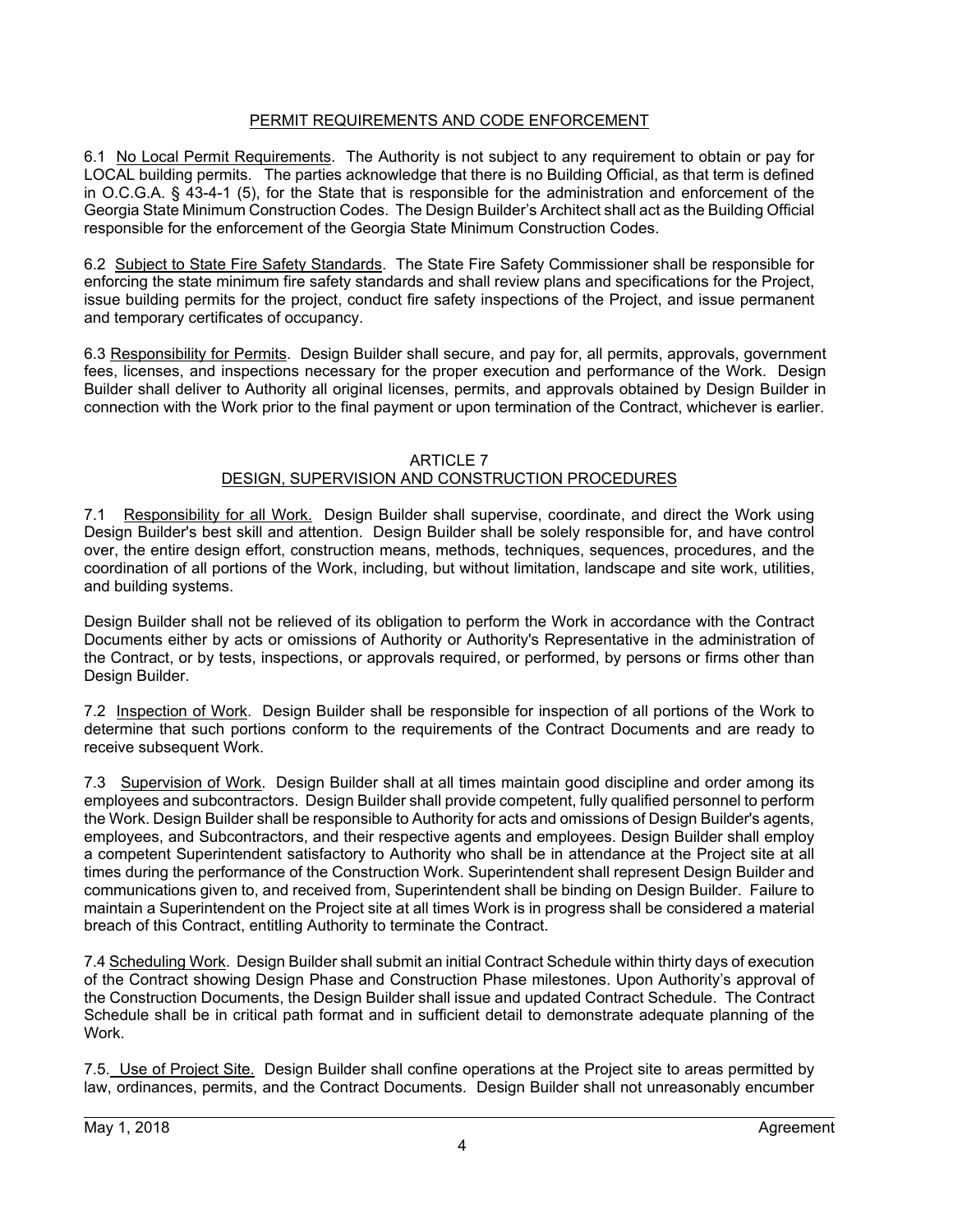the Project site with materials or equipment. Design Builder shall, during performance of the Work, keep the Project site and surrounding area free from the accumulation of excess dirt, waste materials, and rubbish caused by Design Builder. Design Builder shall remove all excess dirt, waste material, and rubbish caused by the Design Builder; tools; equipment; machinery; and surplus materials from the Project site and surrounding area at the completion of the Work.

#### ARTICLE 8 BONDS, INDEMNIFICATION, AND INSURANCE

8.1 Bonds. The Design-Builder shall furnish both a performance bond and a payment bond in the exact form attached hereto. The surety and insurance companies must be acceptable to the Owner. Only those sureties listed in the Department of Treasury's Listing of Approved Sureties (Department Circular 570) are acceptable to the Owner. All bonds at the time of issuance must be issued by a company authorized by the Insurance Commissioner to transact the business of suretyship in the State of Georgia, and shall have a Best Policyholders Rating of "A-" or better and with a financial size rating of Class V or larger.

The Design-Builder acknowledges and agrees that, pursuant to O.C.G.A. §§13-10-2, 13-10-20, 13-10-40 and 13-10-60, the performance bond and the payment bond must be in a penal amount equal to at least 100% of the Stated Cost Limitation. Accordingly, the Design-Builder warrants and agrees that, for any Change Order increasing the GMP by five percent or more or when the total cost of the work has increased by five percent or more, it shall obtain a written amendment to the payment bond and the performance bond increasing the penal amounts of both bonds to 100% of the GMP, effective as of the date of the Change Order. The premium increase, if any, may be properly included in the cost of the Change Order.

8.2 Indemnification. Design Builder shall indemnify, defend, and hold harmless Owner, the State of Georgia and its departments, agencies and instrumentalities, and all of their respective officers, members, employees, and directors (hereinafter collectively referred to as the "Indemnitees") from and against any and all claims, suits, judgments, liability, demands, losses, costs, or expenses, including reasonable attorneys' fees and other costs of litigation including expert witnesses, arising out of bodily injury (including death), personal injury, and property damage arising out of or resulting from the performance of this Contract or any act or omission on the part of Design Builder, its Subcontractors, its agents, employees, or others working at the direction of Design Builder or on its behalf, or due to any breach of this Contract by Design Builder, or due to the application or violation of any applicable Federal, State or local law, rule, or regulation. The indemnification obligation set forth in this Section extends to the successors and assigns of Design Builder, and will survive the termination of the Contract or Design Builder's performance hereunder and the dissolution or, to the extent allowed by law, the bankruptcy of Design Builder. If and to the extent such damage or loss (including costs and expenses) covered by such indemnification obligations is paid by the State Tort Claims Trust Fund, the State Authority Liability Trust Fund, the State Employee Broad Form Liability Fund, the State Insurance and Hazard Reserve Fund, or other self-insured funds (all such funds hereinafter collectively referred to as the "Funds") established or maintained by the State of Georgia Department of Administrative Services Risk Management Division (hereinafter "DOAS"), Design Builder agrees to reimburse the Funds for such monies paid out by the Funds. Whenever Design Builder is obligated to defend the Owner or any other Indemnitee pursuant to this Agreement, Design Builder shall use counsel selected or approved by Owner.

This indemnification obligation does not extend beyond the scope of the Project, this Contract, and the Work or obligations undertaken thereunder. Nor does this indemnification extend to claims for losses or injuries or damages incurred due to the sole negligence of the Indemnitees.

This indemnification does not extend to claims for loses or injuries or damages incurred by the Indemnitees due solely to the negligent acts, errors, or omissions of Design Professional in the performance of professional services in connection with the Project that fail to meet the applicable professional standard of care, skill, and ability as employed by others in their profession.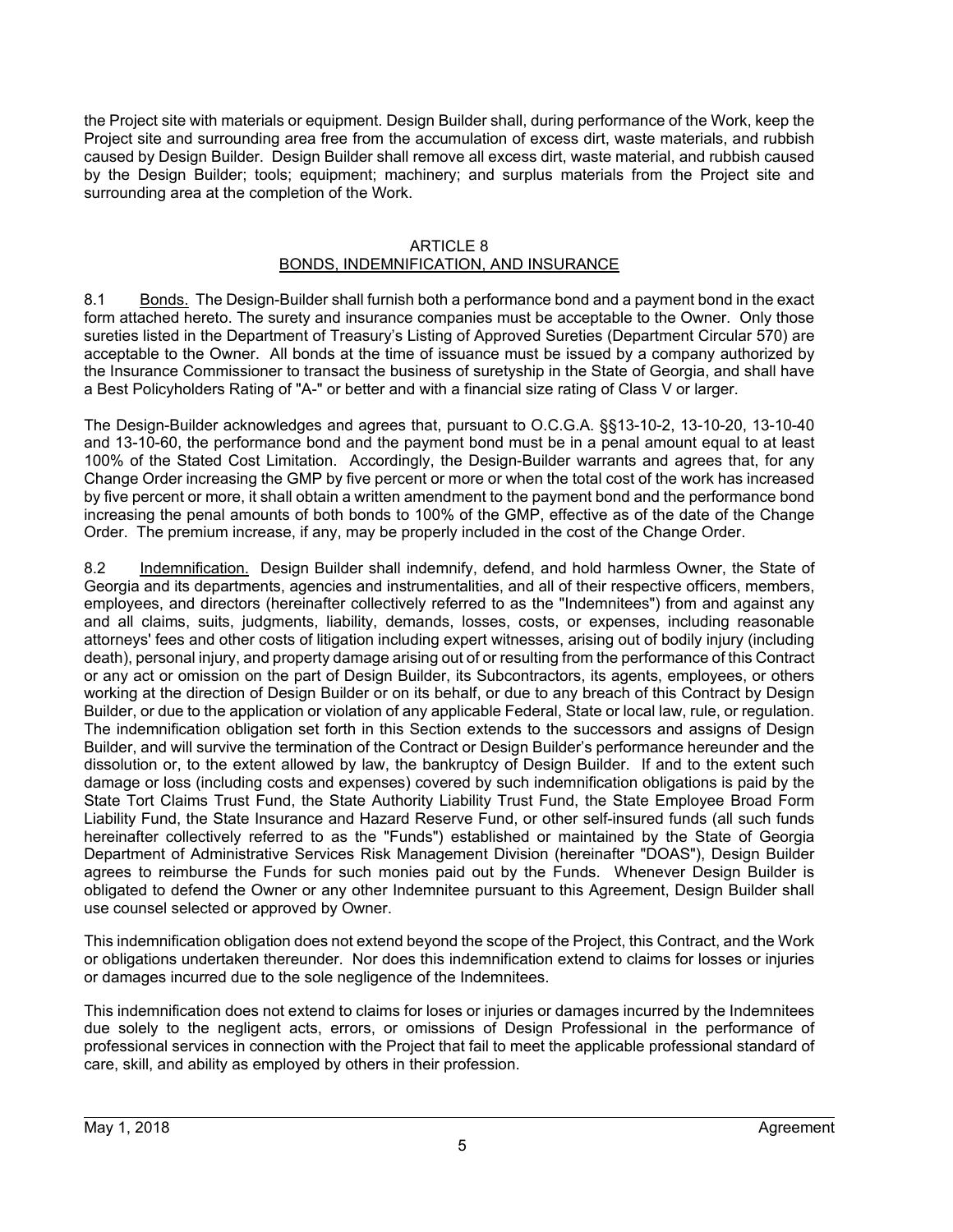Design Builder's Design Professional shall indemnify, release, and hold harmless the Owner, its officers, members, employees, and agents, from and against all liability or claims for damages, costs, expenses (including reasonable attorney's fees and expenses incurred by the Owner and any of the Owner's officers, members, employees or agents) to the extent caused by or resulting from the negligence, recklessness, or intentionally wrongful conduct of the Design Professional or other persons employed or utilized by Design Professional in the performance of this Contract.

## 8.3 Insurance

## 8.3.1 Insurance Certificates and Additional Insured Endorsements Requirements.

8.3.1.1 Certificates of Insurance. The Design-Builder shall procure the insurance coverages identified below at the Design-Builder's expense and shall furnish the Owner an insurance certificate listing the Owner as the certificate holder and as an additional insured. Certificates of Insurance shall be on a form approved for use in the State of Georgia by the Commissioner of Insurance that provides the following:

- (a) Name and address of authorized agent
- (b) Name and address of insured
- (c) Name of insurance company(ies)
- (d) Description of policies
- (e) Policy Number(s)
- (f) Policy Period(s)
- (g) Limits of liability
- (h) Name and address of Owner as certificate holder
- (i) Project Name and Number
- (j) Signature of authorized agent
- (k) Telephone number of authorized agent
- (l) Mandatory thirty day notice of cancellation or non-renewal (except ten days for non payment).

8.3.1.2 Insurer Qualifications, Insurance Requirements. Each of the insurance coverages required below (i) shall be issued by a company licensed by the Insurance Commissioner to transact the business of insurance in the State of Georgia for the applicable line of insurance, and (ii) shall be an insurer (or, for qualified self-insureds or group self-insureds, a specific excess insurer providing statutory limits) with a Best Policyholders Rating of "A-" or better and with a financial size rating of Class V or larger. Each such policy shall contain the following provisions:

.1 The insurance company agrees that the policy shall not be canceled, changed, allowed to lapse or allowed to expire until thirty days after the Owner has received written notice thereof, as evidenced by return receipt of certified mail or statutory mail, or until such time as other insurance coverage providing protection equal to protection called for in this Contract shall have been received, accepted and acknowledged by the Owner. Such notice shall be valid only as to the Project as shall have been designated by Project Number and Name in said notice.

.2 The policy shall not be subject to invalidation as to any insured by reason of any act or omission of another insured or any of its officers, employees, agents or other representatives ("Separation of Insureds").

.3 Each Insurer is hereby notified that the statutory requirement that the Attorney General of Georgia shall represent and defend the Indemnities remains in full force and effect and is not waived by issuance of any policy of insurance. In the event of litigation, any settlement on behalf of the indemnities must be expressly approved by the Attorney General. The Design-Builder and its insurance carrier may retain, but are not obligated to retain, counsel to assist with the defense of the Indemnities, in which case there will be mutual cooperation between the Attorney General and such counsel. See O.C.G.A. § 45-15-12.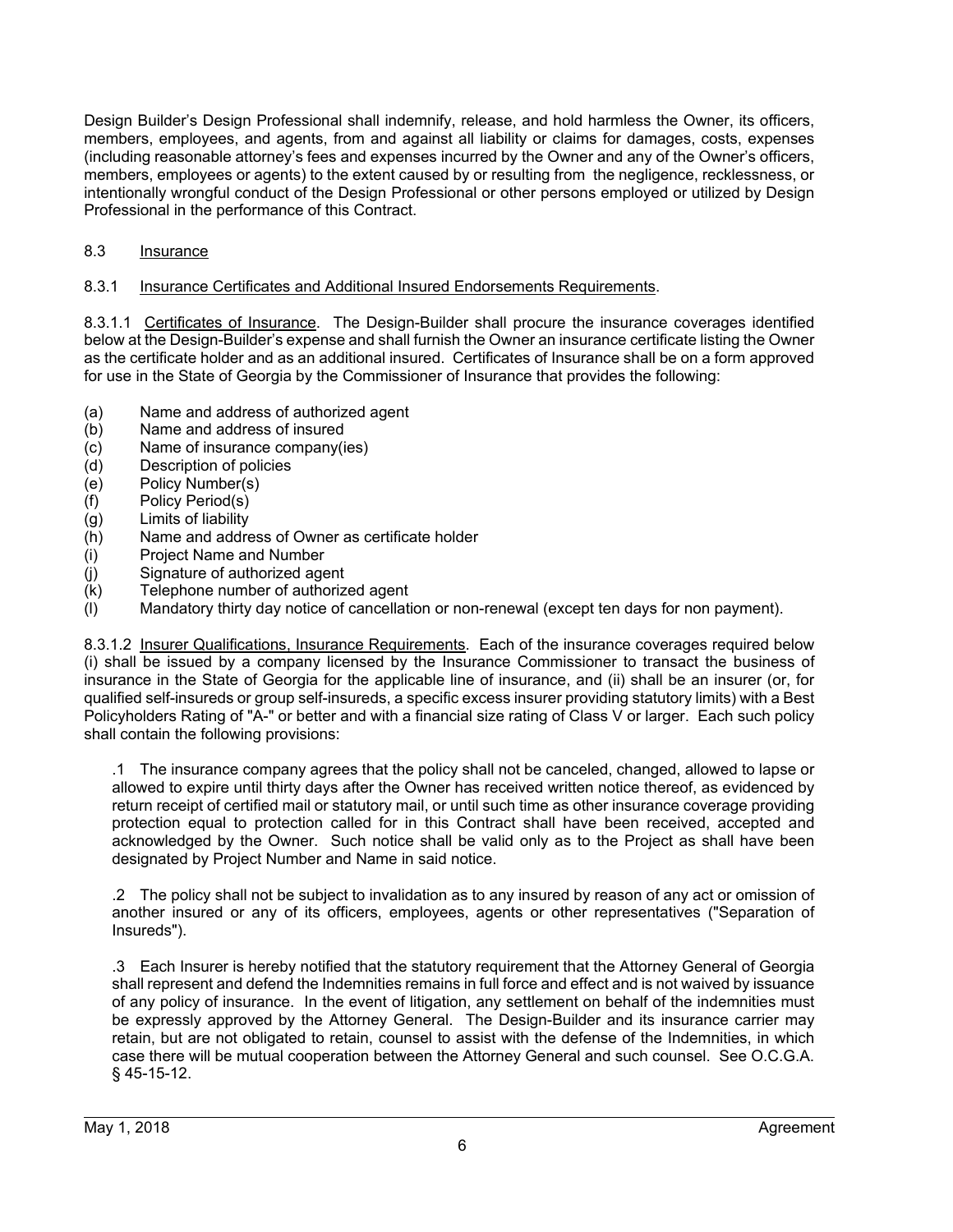8.3.1.3 Required Insurance Coverages. The Design-Builder also agrees to purchase insurance and have the authorized agent state on the insurance certificate that the Design-Builder has purchased the following types of insurance coverages, consistent with the policies and requirements of O.C.G.A. §50-21-37. The minimum required coverages and liability limits are as follows:

.1 Workers' Compensation Insurance. The Design-Builder agrees to provide at a minimum Workers' Compensation coverage in accordance with the statutory limits as established by the General Assembly of the State of Georgia. A group insurer must submit a certificate of authority from the Insurance Commissioner approving the group insurance plan. A self-insurer must submit a certificate from the Georgia Board of Workers' Compensation stating the Design-Builder qualifies to pay its own workers' compensation claims. The Design-Builder shall require all Subcontractors performing work under this Contract to obtain an insurance certificate showing proof of Workers' Compensation Coverage and shall submit a certificate on the letterhead of the Design-Builder in the following language:

*This is to certify that all subcontractors performing work on this Project are covered by their own workers' compensation insurance or are covered by the Design-Builder's workers' compensation insurance.* 

.2 Employers' Liability Insurance. The Design-Builder shall also maintain Employer's Liability Insurance Coverage with limits of at least:

- (i) Bodily Injury by Accident \$1,000,000 each accident; and
- (ii) Bodily Injury by Disease \$1,000,000 each employee.

The Design-Builder shall require all Subcontractors performing work under this Contract to obtain an insurance certificate showing proof of Employers Liability Insurance Coverage and shall submit a certificate on the letterhead of the Design-Builder in the following language:

*This is to certify that all subcontractors performing work on this Project are covered by their own Employers Liability Insurance Coverage or are covered by the Design-Builder's Employers Liability Insurance Coverage.* 

.3 Commercial General Liability Insurance. The Design-Builder shall provide Commercial General Liability Insurance (2004 ISO Occurrence Form or equivalent) that shall include, but need not be limited to, coverage for bodily injury and property damage arising from premises and operations liability, products and completed operations liability, blasting and explosion, collapse of structures, underground damage, personal injury liability and contractual liability. The CGL policy must include separate aggregate limits per Project and shall provide at a minimum the following limits:

| Coverage                             | Limit                         |
|--------------------------------------|-------------------------------|
| 1. Premises and Operations           | \$1,000,000.00 per Occurrence |
| 2. Products and Completed Operations | \$1,000,000.00 per Occurrence |
| 3. Personal Injury                   | \$1,000,000.00 per Occurrence |
| 4. Contractual                       | \$1,000,000.00 per Occurrence |
| 5. General Aggregate                 | \$2,000,000.00 per Project    |

.4 Commercial Business Automobile Liability Insurance. The Design-Builder shall provide Commercial Business Automobile Liability Insurance that shall include coverage for bodily injury and property damage arising from the operation of any owned, non-owned, or hired automobile. The Commercial Business Automobile Liability Insurance Policy shall provide not less than \$1,000,000 Combined Single Limits for each occurrence.

 $\overline{a}$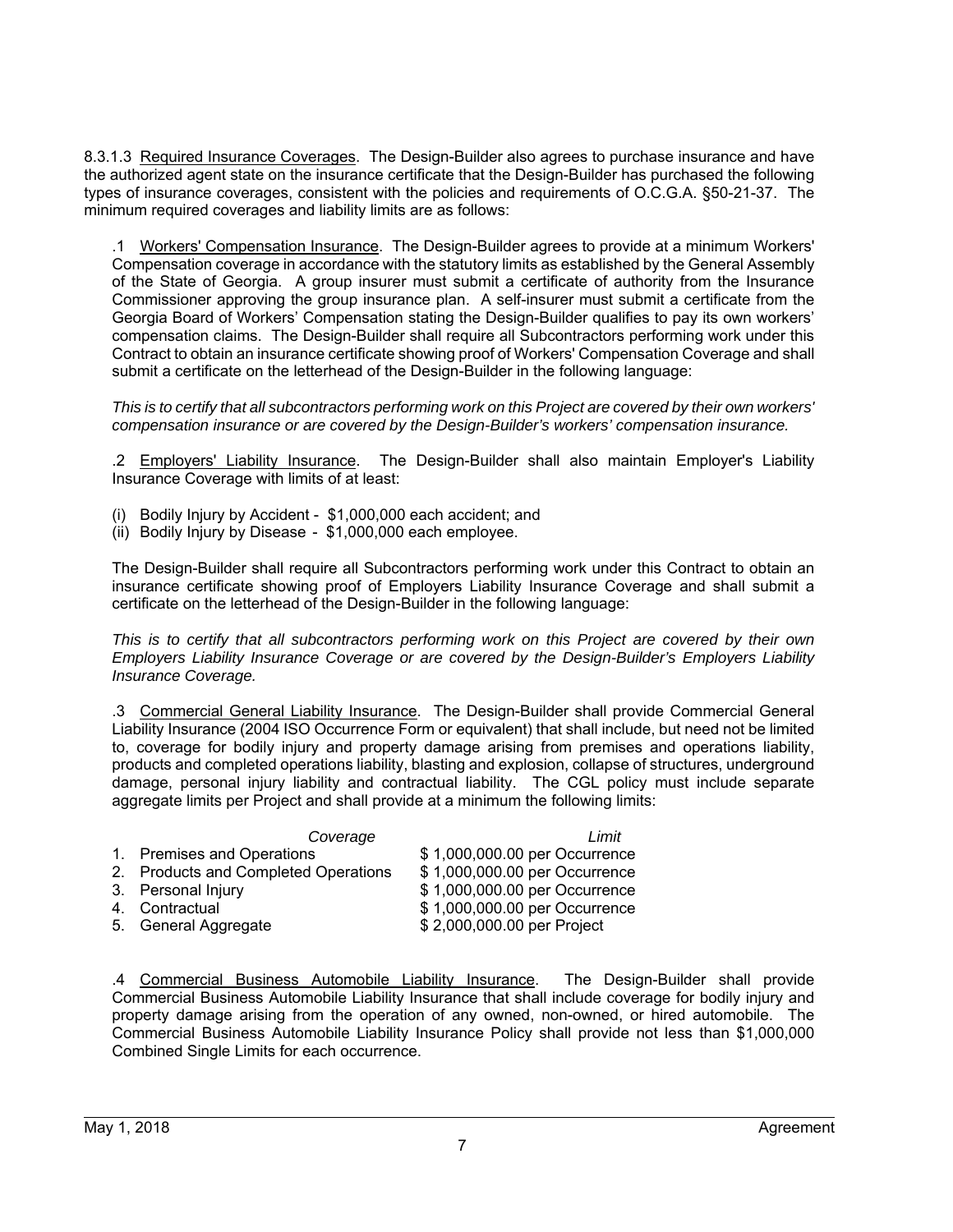.5 Commercial Umbrella Liability Insurance. The Design-Builder shall provide a Commercial Umbrella Liability Insurance to provide excess coverage above the Commercial General Liability, Commercial Business Automobile Liability and the Workers' Compensation and Employers' Liability to satisfy the minimum limits set forth herein. The umbrella coverage shall follow form with the Umbrella limits of \$ 2,000,000 per Occurrence and \$ 4,000,000 Aggregate

## .6 Additional Requirements for Commercial Policies in Paragraphs 8.3.3.3 through 8.3.3.5

(a) The Design-Builder shall cause its insurer to issue an Additional Insured Endorsement naming the officers, members, and employees of the Owner and the Using Agency as additional Insureds. (b) The policy must be on an "occurrence" basis.

.7 Builders Risk Insurance. Design-Builder shall provide a Builder's Risk Policy to be made payable to the Owner and Design-Builder, as their interests may appear. The policy amount should be equal to 100% of the Contract Sum, written on a Builder's Risk "All Risk", or its equivalent. The policy shall be endorsed as follows:

The following may occur without diminishing, changing, altering or otherwise affecting the coverage and protection afforded the insured under this policy:

(i) Furniture and equipment may be delivered to the insured premises and installed in place ready for use; and

(ii) Partial or complete occupancy by Owner; and

(iii) Performance of work in connection with construction operations insured by the Owner, by agents or lessees or other Design-Builders of the Owner or Using Agency

In the event that the Contract is for renovation, addition or modification of an existing structure and Builders Risk Insurance is not available, the Owner will accept an Installation Floater Insurance Policy with the above endorsements in lieu of the Builders' Risk Insurance Policy. Such floater must insure loss to materials and equipment prior to acceptance by Owner and must be on an ALL RISK BASIS with the policy written on a specific job site.

.8 Professional Liability (Errors and Omissions) Insurance. Limits shall not be less than the following:

i. For Architect – \$1,000,000 per claim and \$1,000,000 in aggregate coverage;

ii. For Subconsultant Engineers and Architects – \$1,000,000 per claim and \$1,000,000 in aggregate coverage;

iii. For Other Consultants – \$1,000,000 per claim and \$1,000,000 in aggregate coverage.

The Design-Builder either directly or through its Architect shall maintain professional liability insurance that shall be either a practice policy or project-specific coverage. Professional liability insurance shall contain prior acts coverage for services performed by the Architect for this Project. If project-specific coverage is used, these requirements shall be continued in effect for two years following the issuance of the Certificate of Final Completion for the Project.

8.3.2. Deductibles. No policies shall specify a deductible of more than \$250,000 per claim. If demanded in writing by the insurer and with the Owner's approval, the deductible limit may be increased to an amount not in excess of the limit established for Design Professionals under the usual deductible guidelines of the insurer. All deductibles shall be paid for by the Design-Builder.

8.3.3 Disposition of Insurance Documents. One original certificate of insurance with all endorsements attached must be deposited with Owner for each insurance policy required.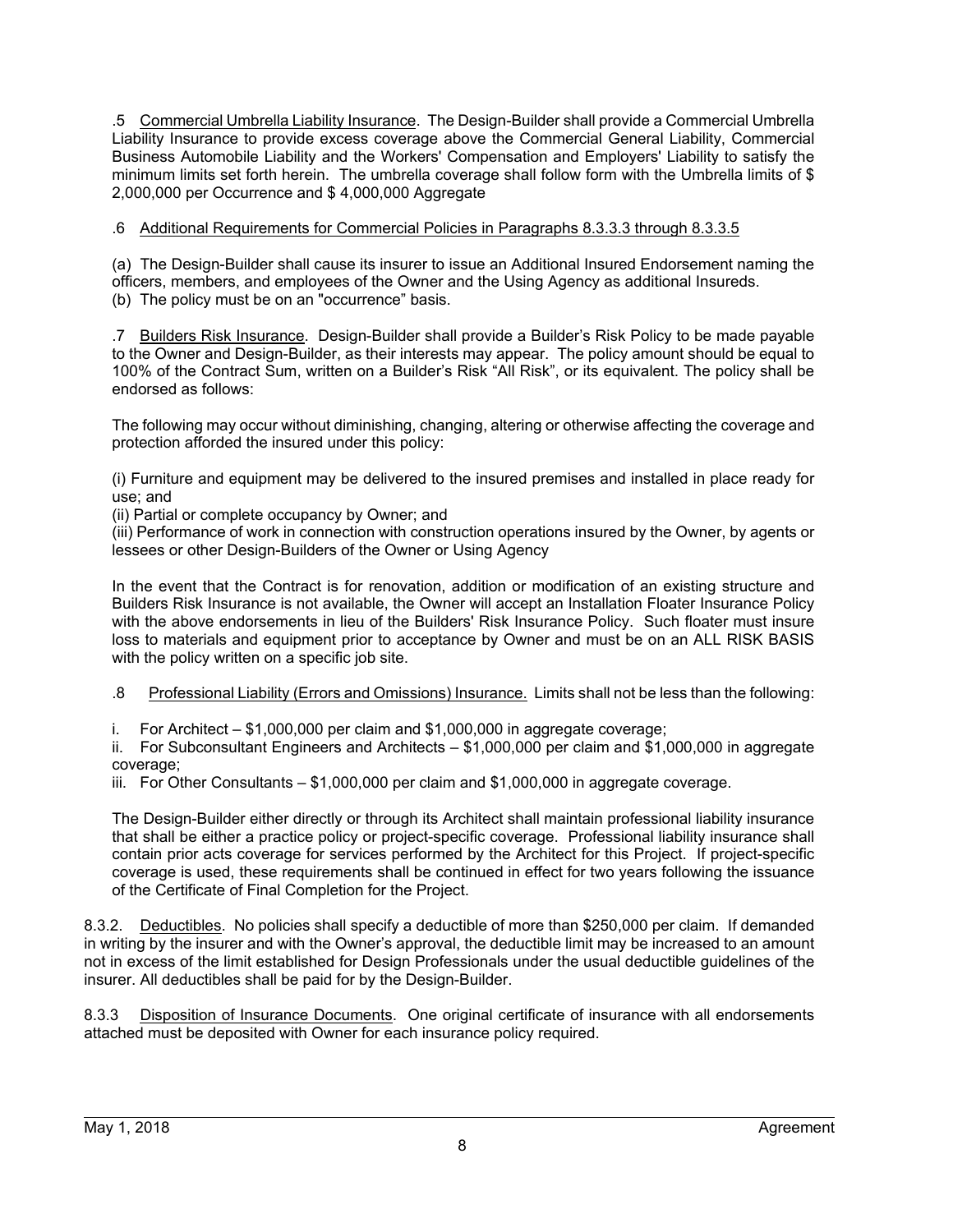8.3.4 Termination of Obligation to Insure. Unless otherwise expressly provided to the contrary, the obligation to insure as provided herein shall not terminate until the execution of the Certificate of Material Completion.

8.3.5 Failure of Insurers. The Design-Builder is responsible for any delay resulting from the failure of his insurance carriers to furnish proof of proper coverage in the prescribed form.

#### ARTICLE 9 HAZARDOUS MATERIALS

9.1 Responsibility for Hazardous Materials. The Design Builder agrees that it is solely responsible for investigating and performing remedial actions on all hazardous materials and other related environmental requirements located on the Project site. Any Hazardous Materials that are encountered beyond those described in the Contract Documents, or which reasonably could not have been discovered within the time permitted, may properly be the subject of a Change Order Request. The Authority agrees that the Design Builder cannot be considered a hazardous materials generator of any such materials in existence on the Site at the time it is given possession of the Site. The Authority shall not be responsible for any Hazardous Material brought to the site by the Design Builder.

9.3 If the Design Builder: (i) introduces and/or discharges a Hazardous Material onto the site in a manner not specified by the Contract Documents; and/or (ii) disturbs a Hazardous Material identified in the Contract Documents, the Design Builder shall hire a qualified remediation contractor at Design Builder's sole cost to eliminate the condition as soon as possible. Under no circumstance shall the Design Builder perform Work for which it is not qualified. Authority, in its sole discretion, may require the Design Builder to retain at Design Builder's cost an independent testing laboratory.

9.4 If the Design Builder encounters a Hazardous Material which may cause foreseeable injury or damage, Design Builder shall immediately: (i) secure or otherwise isolate such condition; (ii) stop all Work in connection with such material or substance (except in an emergency situation); and (iii) notify Authority (and promptly thereafter confirm such notice in writing).

#### ARTICLE 10 ADMINISTRATION OF THE CONTRACT BY AUTHORITY

10.1 Role of Authority's Representative. Authority's Representative will provide limited administration of the Contract as provided in the Contract Documents and will be the representative of Authority.

10.2 Review of Architect's Work. During the term of this Contract, Authority's Representative shall have the right to review Design Builder's Architect's Work at such intervals as deemed appropriate by Authority's Representative. However, no actions taken during such review or site visit by Authority's Representative shall relieve Design Builder of any of its obligations of single-point responsibility for the design and construction of this Project nor form the basis for a Claim if such actions extend the Contract Completion Date beyond the Contract Time.

10.3 Access to Work. Authority, Authority's Representative, their consultants, and other persons authorized by Authority will at all times have access to the Work wherever it is in preparation or progress. Design Builder shall provide safe and proper facilities for such access and for inspection.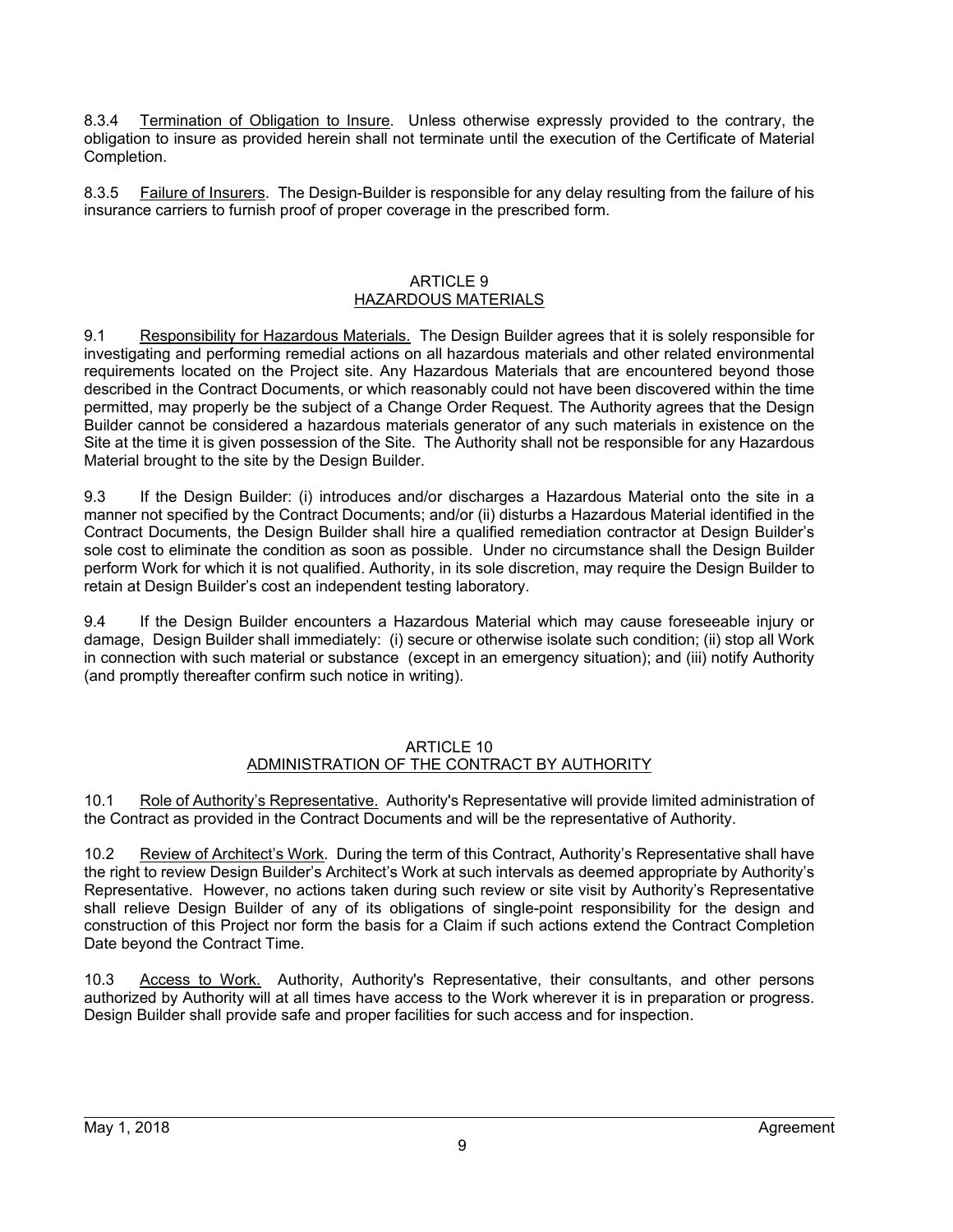10.4 Authority to Reject Work. Authority's Representative will have the authority to reject the Work, or any portion thereof, which does not conform to the Contract Documents, but Authority's failure to reject Non-Compliant Work shall not relieve the Design-Builder from liability for Non-Compliant Work.

10.5 Authority to Stop Work. If Design Builder fails to correct Defective Work as required or fails to perform the Work in accordance with the Contract Documents, Authority or Authority's Representative may direct Design Builder to stop the Work, or any portion thereof, until the cause for such order has been eliminated by Design Builder. Design Builder shall not be entitled to any adjustment of Contract Time or Contract Sum as a result of any such order. Authority and Authority's Representative have no duty or responsibility to Design Builder or any other party to exercise the right to stop the Work.

## ARTICLE 11 CHANGE ORDERS

11.1 Right to Order Changes. Authority may, from time to time, order or authorize additions, deletions, and other changes in the Work by Change Order without invalidating the Contract and without notice to sureties. Absence of such notice shall not relieve such sureties of any of their obligations to Authority.

11.2 Change Order Definition. A Change Order is an amendment to the Contract which has been signed by both Authority and Design Builder, and states their agreement, as applicable, to any of the following:

- .1 A change in the Work.
- .2 The amount of an adjustment of the Contract Sum.
- .3 The amount of an adjustment of the Contract Time.
- .4 A modification to any other Contract term or condition.

11.3 Unilateral Changes. A Unilateral Change Order may also be issued by Authority, without Design Builder's signature, where Authority determines that a change in the Work requires an adjustment of the Contract Sum or Contract Time as Authority believes to be properly due Design Builder, even though no agreement has been reached between Authority and Design Builder with regard to such change in the **Work** 

11.4 Change Order Procedure. If the Owner orders a change in the Work, the Architect shall provide any necessary Construction Documents, and Design Builder shall promptly provide a cost proposal for such Changed Work. Compensation for Change Orders shall be based upon a mutually agreeable lump sum established prior to the commencement of any Change Order Work. Upon agreement, Owner and Design Builders shall execute a Change Order incorporating the Change Order Work into the Contract Documents. The Design Builder shall not be entitled to payment for Change Order Work unless the Owner has executed the Change Order.

11.5 Requirement for Fully Executed Change Order. The Design Builder agrees and understands that no oral approval, either express or implied, of any adjustment of the Contract Sum by Authority or its agents shall be binding upon Authority unless and until such approval is ratified by execution of a written change order.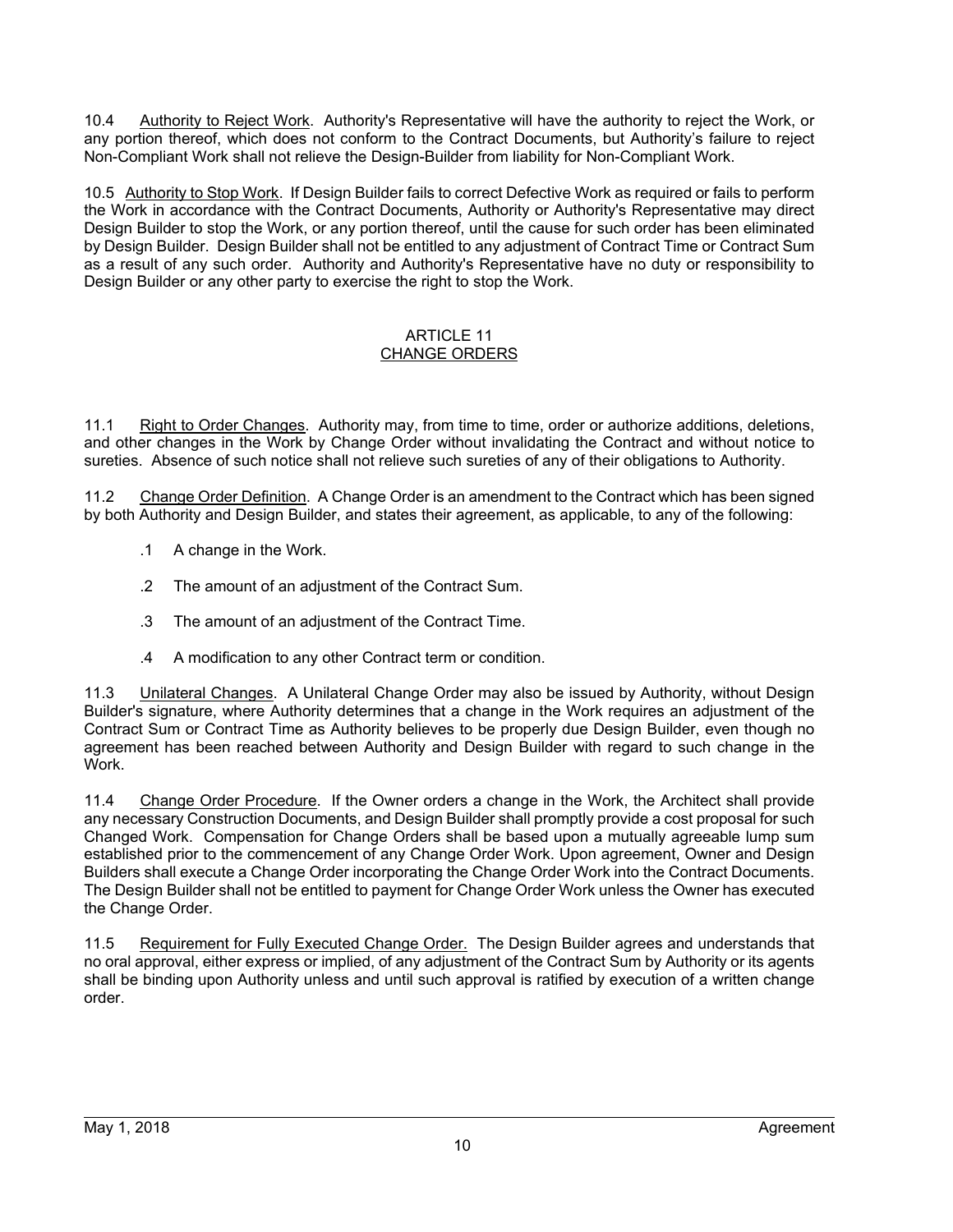## ARTICLE 12 PAYMENT

12.1 Cost Breakdown. Within 15 days of Authority's approval of the Construction Documents, Design Builder shall submit to Authority's Representative a Cost Breakdown of the Guaranteed Maximum Price. The Cost Breakdown shall itemize as separate line items the cost of each work activity and all associated costs, including but not limited to warranties, as-built documents, overhead expenses, and the total allowance for profit. Insurance and bonds shall each be listed as separate line items. The total of all line items shall equal the Contract Sum. The Cost Breakdown, when approved by the Authority's Representative, shall become the basis for determining the cost of Work performed for Design Builder's Applications for Payment.

12.2 Progress Payments. Authority agrees to pay monthly to Design Builder an amount equal to the sum of the following:

- .1 Cost of the Construction Work in permanent place as of the date of the Design Builder's Application for Payment.
- .2 Less amounts previously paid.
- .3 During the Design Phase, the Authority shall pay the Design Phase Fee in a monthly a uniform amount prorated, based on the Contract Time associated with the Design Phase.
- .4 During the Construction Phase, the Authority shall pay the Construction Phase Fee in a monthly uniform amount prorated, based on the Contract Time associated with the Construction Phase.

12.3 Submission of Payment Applications. On or before the 10th day of the month, Design Builder shall submit to Authority's Representative an itemized Payment Application, for the cost of the Work which has been installed in accordance with the Contract Documents, less amounts previously paid. The Payment Application shall be itemized in accordance with the Cost Breakdown as applicable and include such data substantiating Design Builder's right to payment as Authority's Representative may reasonably require, such as invoices, certified payrolls, and daily time and material records. Design Builder shall not include requests for payment on account of (1) changes which have not been authorized by executed Change Order or (2) amounts Design Builder does not intend to pay a Subcontractor because of a dispute or other reason.

12.4 Architect's Certification. All Applications for Payment shall include certification by the Design Builder's Architect that all Work being billed is properly in place in accordance with the Contract Documents.

12.5 Stored Materials. At the sole discretion of Authority, Authority's Representative may approve for inclusion in the Payment the cost of materials not yet incorporated in the Work but already delivered and suitably stored either at the Project site or at some other appropriate location acceptable to Authority's Representative. In such case, Design Builder shall furnish evidence satisfactory to Authority's Representative (1) of the cost of such materials; and (2) that such materials are under the exclusive control of Design Builder. Only materials to be incorporated in the Work will be considered for payment. Any payment shall not be construed as acceptance of such materials nor relieve Design Builder from sole responsibility for the care and protection of such materials; nor relieve Design Builder from risk of loss to such materials from any cause whatsoever; nor relieve Design Builder from its obligation to complete the Work in accordance with the Contract; nor act as a waiver of the right of Authority to require fulfillment of all terms of the Contract. Nothing contained within this Article 12.5 shall be deemed to obligate Authority to agree to payment for any non-incorporated materials or any part thereof, payment being in the sole and absolute discretion of Authority.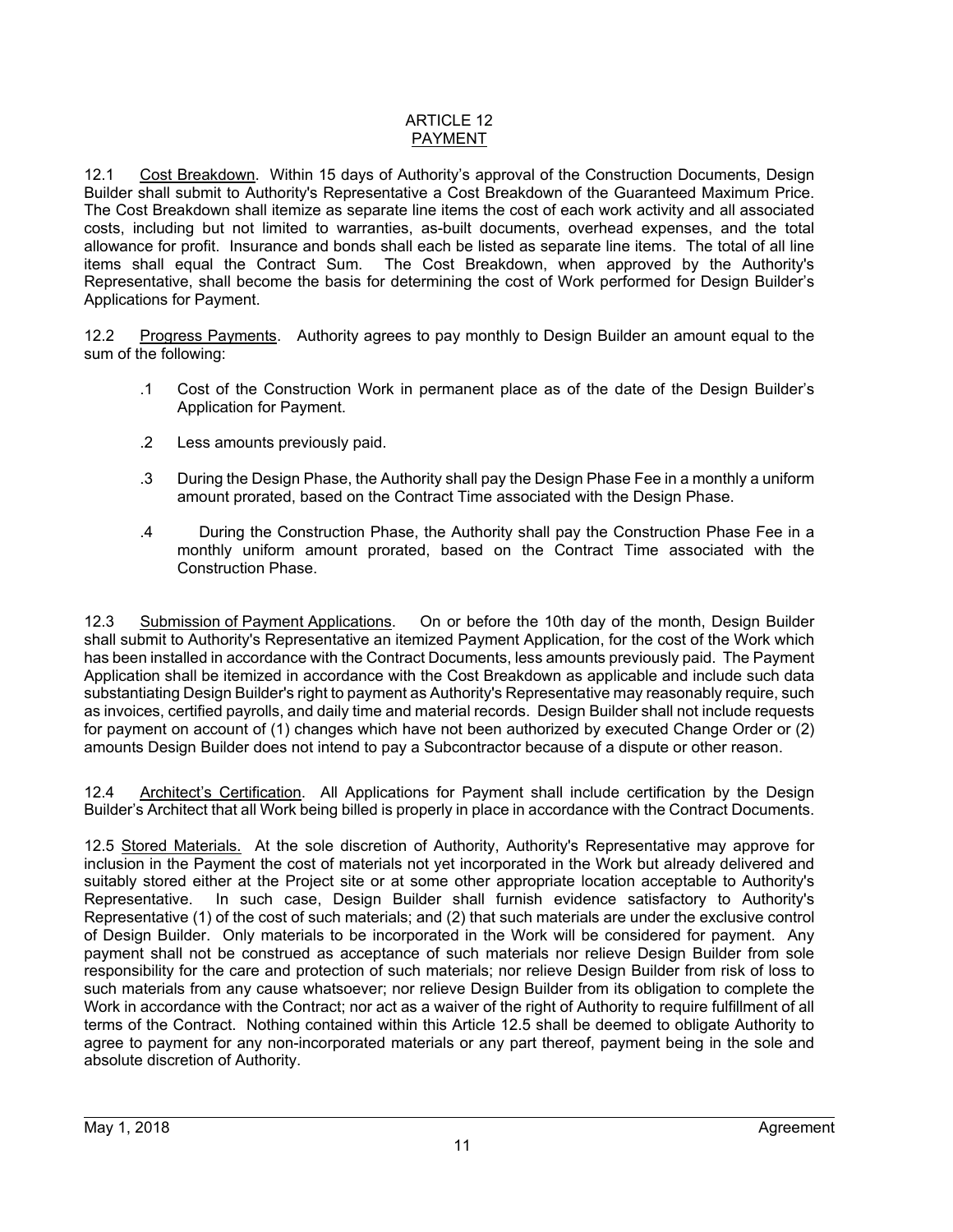12.6 Authority's Review . Within fifteen days of receipt of a properly submitted Payment Application, Authority's Representative shall review the Payment Application to determine whether such amounts are properly due. Approval of all or any part of an Payment Application may be withheld and all or part of a previous payment may be nullified and that amount withheld from a current payment on account of any of the following:

- .1 Defective Work not remedied.
- .2 Failure of Design Builder to make timely payments due Subcontractors.
- .3 A reasonable doubt that the Work can be completed for the balance of the Contract Sum then unpaid.
- .4 Liquidated damages assessed in accordance with the Agreement.
- .5 Any other failure of Design Builder to perform its obligations under the Contract Documents.
- 12.7 No payment made by Authority will constitute acceptance of Defective Work.

## ARTICLE 13 FINAL COMPLETION

12.1 Final Completion Requirements. Final Completion shall be when Design Builder's Architect determines that the Work is fully completed and in accordance with the Contract Documents, including without limitation, satisfaction of all "punch list" items, submission of all warranties required by the Contract Documents, submission of operations manuals for equipment installed in the Project, and issuance of a Certificate of Occupancy. Upon Final Completion, the Architect shall issue a Certificate of Final Completion on the form attached hereto

12.2 Final Payment. Upon the Architect's issuance of the Certificate of Final Completion, the Design Builder shall submit the final Payment Application. If Authority's Representative determines that Final Completion has occurred, Authority's Representative will issue final payment. Acceptance of final payment by Design Builder shall constitute a waiver of all claims, except claims previously made in writing and identified by Design Builder as unsettled at the time of the final Application For Payment.

### ARTICLE 13 DESIGN BUILDER'S WARRANTY AND CORRECTION OF WORK

13.1 Design Builder's Warranty. Design Builder warrants to Authority that all labor, materials, equipment and furnishings used in, or incorporated into the Work will be of good quality, new (unless otherwise required or permitted by the Contract Documents), and all Work will be free of liens, claims and security interests of third parties, and that the Work will conform with the requirements of the Contract Documents

13.2 Guaranteed Repair Period. The term "Guarantee Repair Period" means a period of 2 years commencing from the Date of Final Completion**.** Design Builder shall (1) correct Defective Work that becomes apparent during the progress of the Work or during the Guaranteed Repair Period, and (2) replace, repair, or restore to Authority's satisfaction any other parts of the Work and any other real or personal property which is damaged or destroyed as a result of Defective Work or the correction of Defective Work. Design Builder shall promptly commence such correction, replacement, repair, or restoration upon notice from Authority, but in no case later than 10 days after receipt of such notice. Design Builder shall diligently and continuously prosecute such correction to completion. Design Builder shall bear all costs of such correction, replacement, repair, or restoration, and all losses resulting from such Defective Work, including additional testing, inspection, and compensation for Authority's Representative's services and expenses.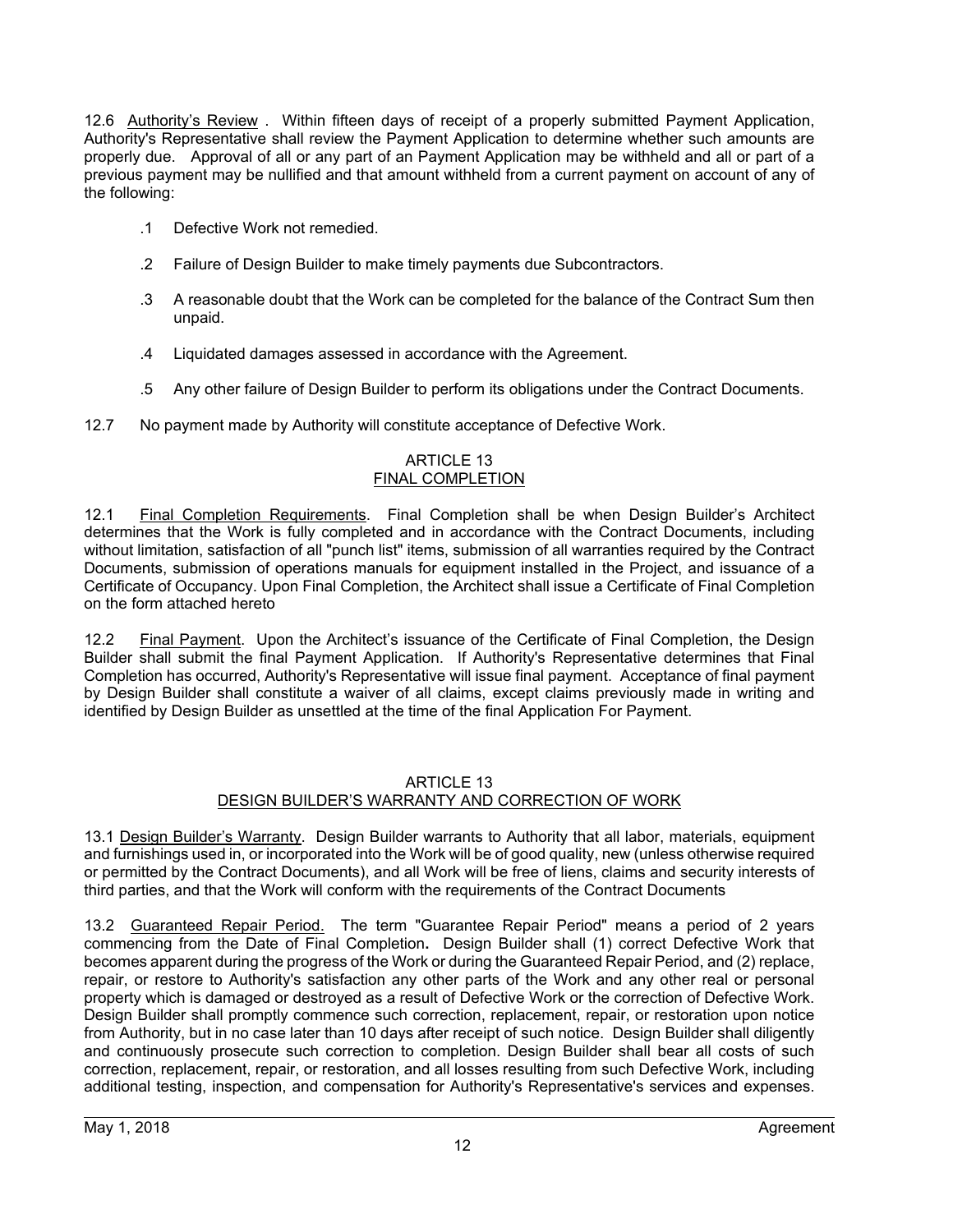Design Builder shall perform corrective Work at such times that are acceptable to Authority and in such a manner as to avoid, to the extent practicable, disruption to Authority's activities.

13.3 Emergency Repairs. If immediate correction of Defective Work is required for life safety or the protection of property and is performed by Authority, Design Builder shall pay to Authority all reasonable costs of correcting such Defective Work. Design Builder shall replace, repair, or restore to Authority's satisfaction any other parts of the Construction Work and any other real or personal property which is damaged or destroyed as a result of such Defective Work or the correction of such Defective Work.

13.4 Authority's Right to Correct. If Design Builder fails to commence correction of Defective Work within 10 days after notice from Authority, or fails to diligently prosecute such correction to completion, Authority may correct the Defective Work at Design Builder's expense.

13.5 No Limitation of Rights. Design Builder's obligations under this Article 13.2, 13.2, and 13.4 are in addition to, and not in limitation of, its warranty under Article 13.1 or any other obligation of Design Builder under the Contract Documents. Enforcement of Design Builder's express warranties and guarantees to repair contained in the Contract Documents shall be in addition to and not in limitation of any other rights or remedies Authority may have under the Contract Documents or at law or in equity for Defective Work. Nothing contained in this Article 13 shall be construed to establish a period of limitation with respect to other obligations of Design Builder under the Contract Documents. Establishment of the Guaranteed Repair Period relates only to the specific obligation of Design Builder to correct the Work and in no way limits either Design Builder's liability for Defective Work or the time within which proceedings may be commenced to enforce Design Builder's obligations under the Contract Documents.

#### ARTICLE 14 TERMINATION OR SUSPENSION OF CONTRACT

14.1 Termination by Design Builder. Design Builder shall have the right to terminate the Contract if the Authority fails to perform any material obligation under the Contract Documents and fails to cure such default within 30 days after receipt of notice from Design Builder stating the nature of such default(s). Upon termination by Design Builder and submission of a proper payment application, Authority will pay to Design Builder the amounts due in accordance with Article 12. Such payment will be the sole and exclusive remedy to which Design Builder is entitled in the event of termination of the Contract by Design Builder pursuant to this Article 14.1; and Design Builder will be entitled to no other compensation or damages and expressly waives the same.

## 14.2 Termination by Authority for Cause.

14.2.1 Cause for Immediate Termination. Authority will have the right to terminate the Contract for cause at any time after the occurrence of any of the following events:

- .1 Design Builder becomes insolvent or files for relief under the bankruptcy laws of the United **States**
- .2 Design Builder makes a general assignment for the benefit of its creditors or fails to pay its debts as the same become due.
- .3 A receiver is appointed to take charge of Design Builder's property.
- .4 The commencement or completion of any Work activity on the critical path is more than 30 days behind the date set forth in the Contract Schedule for such Work activity.

l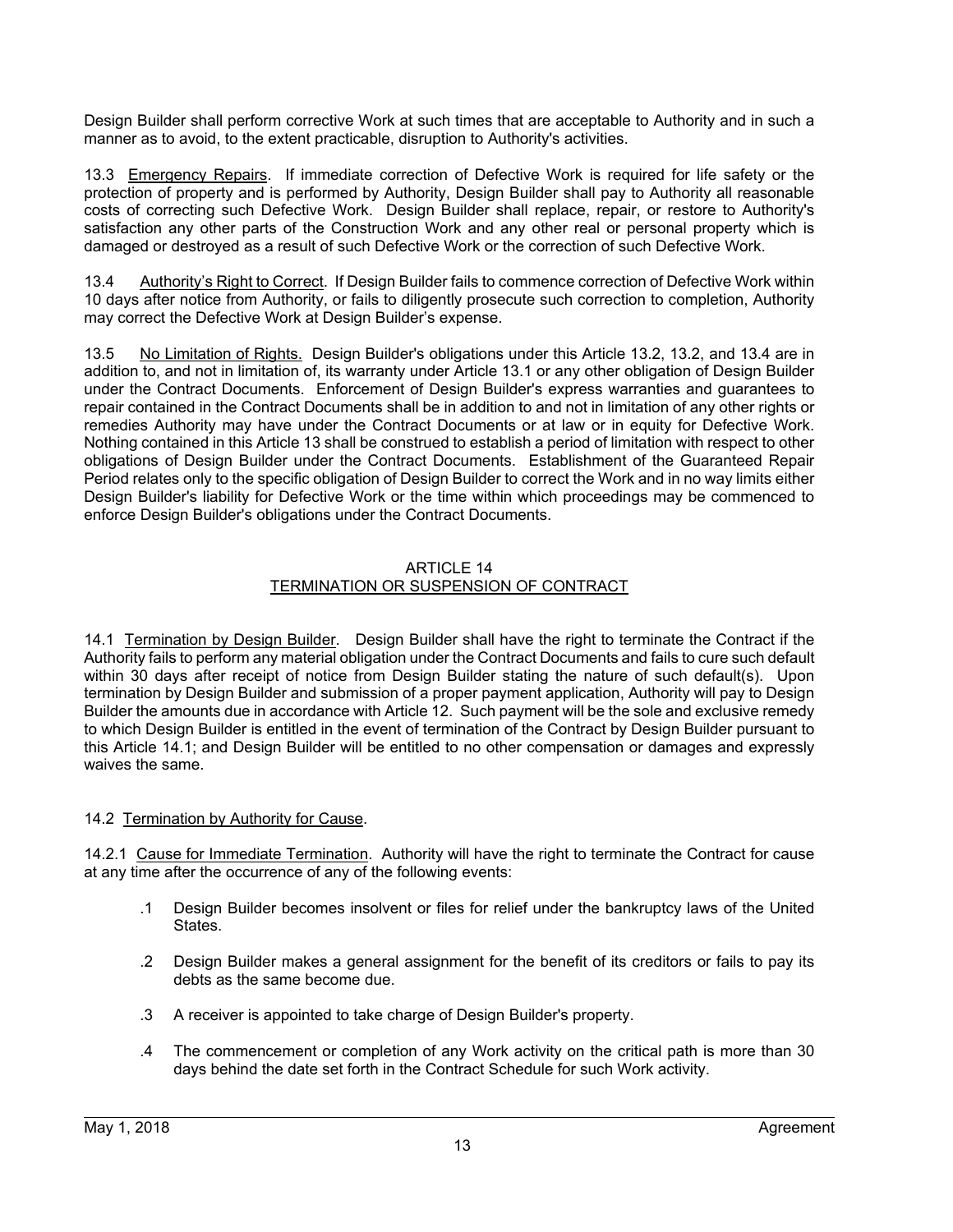.5 Design Builder abandons the Work.

14.2.2 Termination Upon Notice. Upon the occurrence of any of the following events, Authority will have the right to terminate the Contract for cause if Design Builder fails to promptly commence to cure such default and diligently prosecute such cure within 5 days after notice from Authority, or within such longer period of time as is reasonably necessary to complete such cure:

- .1 Design Builder persistently or repeatedly refuses or fails to supply skilled supervisory personnel, an adequate number of properly skilled workers, proper materials, or necessary equipment to prosecute the Work in accordance with the Contract Documents.
- .2 Design Builder fails to make prompt payment of amounts properly due Subcontractors after receiving payment from Authority.
- .3 Design Builder disregards Applicable Code Requirements.
- .4 Design Builder persistently or materially fails to execute the Work in accordance with the Contract Documents.
- .5 Design Builder is in default of any other material obligation under the Contract Documents.
- .6 Design Builder persistently or materially fails to comply with applicable safety requirements.

Upon any of the occurrences referred in 14.2.1 or 14.2.2 above, Authority may, at its election and by notice to Design Builder, terminate the Contract and take possession of the Project site and all materials, supplies, equipment, tools, and construction equipment and machinery thereon owned by Design Builder; accept the assignment of any or all of the subcontracts; and then complete the Work by any method Authority may deem expedient. If requested by Authority, Design Builder shall remove any part or all of Design Builder's materials, supplies, equipment, tools, and construction equipment and machinery from the Project site within 7 days of such request; and if Design Builder fails to do so, Authority may remove or store, and after 90 days sell, any of the same at Design Builder's expense.

If the Contract is terminated by Authority as provided in Article 14.2, Design Builder shall not be entitled to receive any further payment until the expiration of 35 days after Final Completion and acceptance of all Work by Authority.

If the unpaid balance of the Contract Sum exceeds the cost of completing the Work, including all additional costs and expenses made necessary thereby, including costs for Authority staff time, plus all losses sustained, including any liquidated damages provided under the Contract Documents, such excess shall be paid to Design Builder. If such costs, expenses, losses, and liquidated damages exceed the unpaid balance of the Contract Sum, Design Builder shall pay such excess to Authority.

No termination or action taken by Authority after termination shall prejudice any other rights or remedies of Authority provided by law or by the Contract Documents upon such termination; and Authority may proceed against Design Builder to recover all losses suffered by Authority.

14.3 Termination by Authority for Convenience. Authority may, at its option, terminate this Contract, in whole or from time to time in part, at any time by giving notice to Design Builder. Upon such termination, Design Builder agrees to waive any claims for damages, including loss of anticipated profits, on account thereof; and, as the sole right and remedy of Design Builder, Authority shall pay Design Builder in accordance with Article 14.3.3 below.

14.3.1 Upon receipt of notice of termination under this Article 14.3, Design Builder shall, unless the notice directs otherwise, do the following: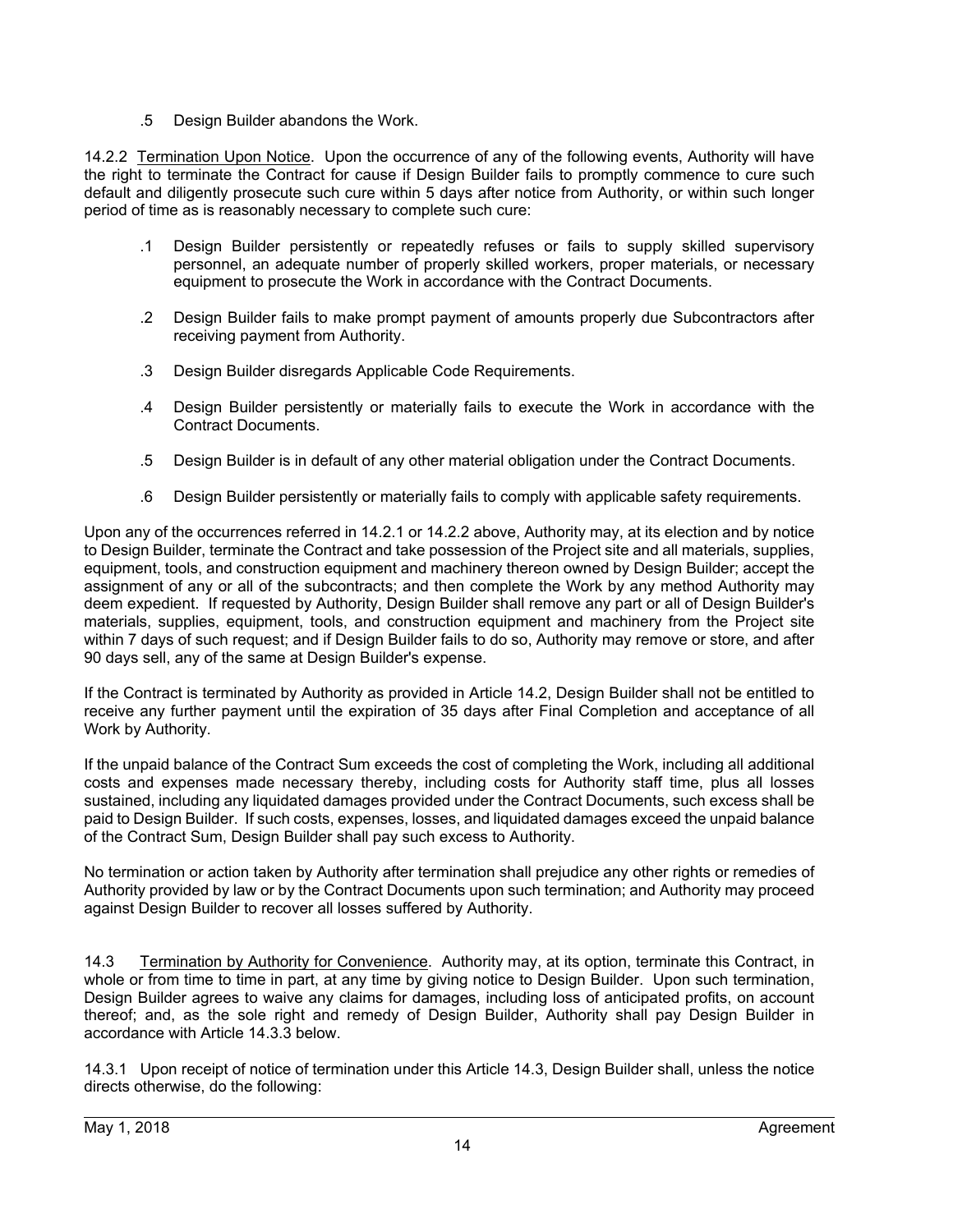- .1 Immediately discontinue the Work to the extent specified in the notice.
- .2 Place no further orders or subcontracts for materials, equipment, services, or facilities, except as may be necessary for completion of such portion of the Work as is not discontinued.
- .3 Promptly cancel, on the most favorable terms reasonably possible, all subcontracts to the extent they relate to the performance of the discontinued portion of the Work.
- .4 Thereafter, do only such Work as may be necessary to preserve and protect Work already in progress and to protect materials, plants, and equipment on the Project site or in transit thereto.

14.3.2 Upon such termination, the obligations of the Contract shall continue as to portions of the Work already performed and, subject to Design Builder's obligations under Article 14.3.1 above, as to bona fide obligations assumed by Design Builder prior to the date of termination.

14.3.3 Upon such termination, Authority shall pay to Design Builder the sum of the following:

- .1 The amount of the Contract Sum allocable to the portion of the Work properly performed by Design Builder as of the date of termination, less sums previously paid to Design Builder.
- .2 Plus any proven losses with respect to materials and equipment directly resulting from such termination.

The above payment shall be the sole and exclusive remedy to which Design Builder is entitled in the event of termination of the Contract by Authority pursuant to this Article 14.3; and Design Builder will be entitled to no other compensation or damages and expressly waives same.

#### ARTICLE 15 MISCELLANEOUS PROVISIONS

15.1 Governing Law.This Contract shall be governed by the laws of the State of Georgia.

15.2 Successors and Assigns. Authority and Design Builder respectively bind themselves and their successors, permitted assigns, and legal representatives to the other party and to the successors, permitted assigns, and legal representatives of such other party in respect to covenants, agreements, and obligations contained in the Contract Documents. Neither party to the Contract shall assign the Contract, in whole or in part, without prior written consent of the other party. Notwithstanding any such assignment, each of the original contracting parties shall remain legally responsible for all of its obligations under the Contract.

15.3 Rights Cumulative.All Authority's rights and remedies under the Contract Documents will be cumulative and in addition to, and not in limitation of, all other rights and remedies of Authority under the Contract Documents or otherwise available at law or in equity.

15.4 No Waiver. No action or failure to act by Authority or Authority's Representative will constitute a waiver of a right afforded them under the Contract, nor will such action or failure to act constitute approval of or acquiescence in a condition or breach thereunder, except as may be specifically agreed in writing. No waiver by Authority or Authority's Representative of any condition, breach or default will constitute a waiver of any other condition, breach or default; nor will any such waiver constitute a continuing waiver.

15.5 Survival. The provisions of the Contract which by their nature survive termination of the Contract or Final Completion, including all warranties, indemnities, payment obligations, and Authority's right to audit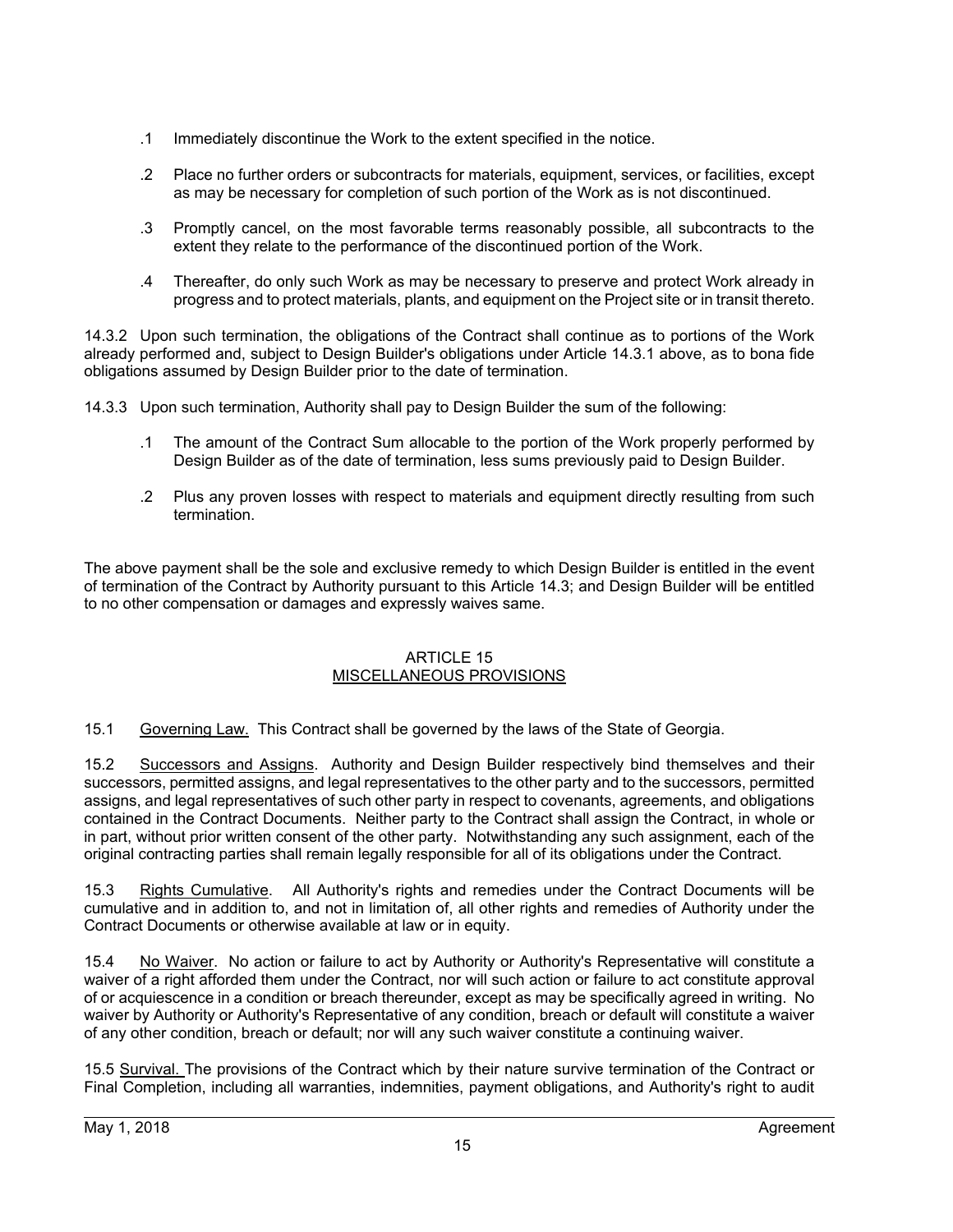Design Builder's books and records, shall remain in full force and effect after Final Completion or any termination of the Contract.

15.6 Complete Agreement. The Contract Documents constitute the full and complete understanding of the parties and supersede any previous agreements or understandings, oral or written, with respect to the subject matter hereof. The Contract may be modified only by a written instrument signed by both parties or as provided in Article 11.

15.7 Time of Essence. Time limits stated in the Contract Documents are of the essence of the Contract.

THIS CONTRACT is entered into by Authority and Design Builder as of the date set forth above.

## **GEORGIA BUILDING AUTHORITY**

## **DESIGN BUILDER**

(Name of Firm)

(Type of Organization)

By: (Signature)

(Printed Name)

(Printed Name)

 (Title)

(Title)

 By: (Signature)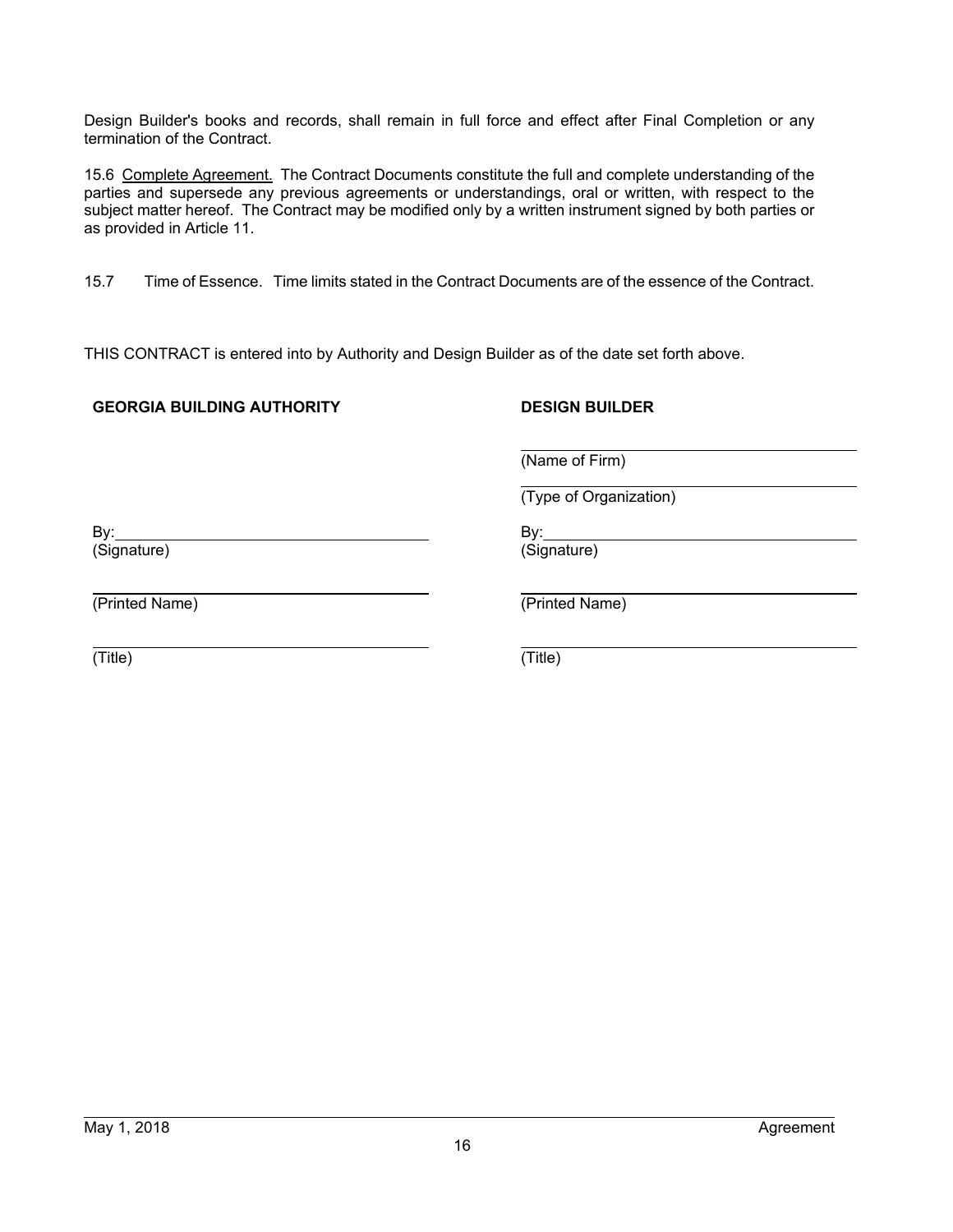## EXHIBIT A OWNER'S PROGRAM

To construct a new warehouse building of approximately 35,000 square feet. The desire is to construct a twostory structure with high volume bay areas and a second level passive storage area.



*Figure 1- Conceptual Design*

 $\overline{a}$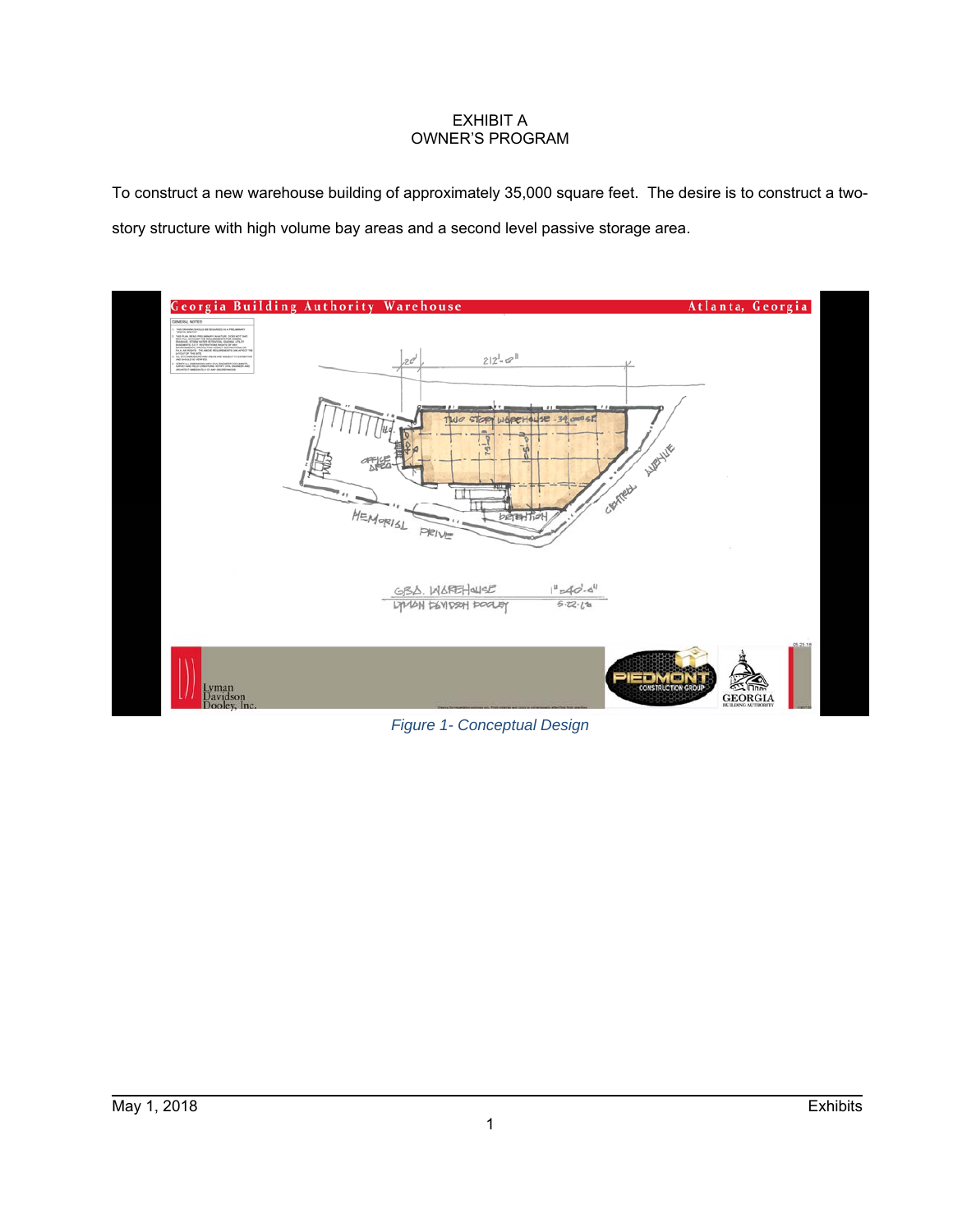# **STATUTORY PERFORMANCE BOND**

Project Number and Name:

Construction Professional:

Bond Number:

#### KNOW ALL MEN BY THESE PRESENTS:

That **(Legal Name and Address of Construction Professional)** , as principal (hereinafter called the "Principal"), and **(Legal Title and Address of Surety),** as surety (hereinafter called the "Surety"), are held and firmly bound unto the **Georgia Building Authority** as Obligee (hereinafter called the "Owner"), in the amount of \_\_\_\_\_ DOLLARS (\$ ), the payment of which the Principal and Surety bind themselves, their heirs, executors, administrators, successors and assigns, jointly and severally, firmly by these presents.

WHEREAS, the Principal has entered into a certain written agreement with the Owner dated (hereinafter the "Contract") for construction of a project known as (Insert Name of Project) (hereinafter the "Project"), and such Contract is incorporated herein by reference;

NOW THEREFORE, the conditions of this obligation are as follows:

- 1. If the Principal shall completely and promptly perform each and all of the requirements of the Contract, including any warranties or guarantees required thereunder, and all modifications, amendments, changes, deletions, additions, and alterations thereto that may hereafter be made; and if the Principal and the Surety shall indemnify and hold harmless the Owner from any and all losses, liability, damages, claims judgements, liens, costs, and fees of every description, arising from the Project or under the Contract, whether imposed by law or equity, which may be caused by the failure or default of the Principal in the performance of the Contract, including all modifications, amendments, changes, deletions, additions, and alterations thereto and any warranties or guarantees required thereunder, then this obligation shall be void; otherwise this obligation shall remain in full force and effect.
- 2. In the event of the failure of performance of the Contract by the Principal, which shall include, but is not limited to, any breach or default of the Contract, the Surety, upon demand by the Owner, shall undertake and complete such required performance and cure any breach or default of the Contract. The Surety shall not assert any action or inaction of the Principal as justification for the Surety's failure to timely perform the obligations of this Bond.
	- a. The Surety shall commence performance of its obligations and undertakings hereunder no later than thirty (30) days after receiving notice of the Principal's failure of performance. If the Surety fails to commence performance as required herein within such period of time, or if the Surety otherwise breaches its obligations to the Owner under this Bond and the Contract, the Surety shall be liable to the Owner for Owner's actual damages, including but not limited to all costs of litigation and attorneys' fees, plus any penalties as may be provided by law.
	- b. The means, methods, or procedure by which the Surety undertakes to perform its obligations under this Bond shall be subject to the advance written approval of the Owner, such approval shall not be unreasonably withheld.
	- c. If the Surety fails or refuses to perform as provided above, or if the Owner and the Surety cannot agree as to the means, methods, or procedure of performance by the Surety, the Owner shall have the right, through itself or others, to do all or any part of the remaining work to be performed by the Principal, and without limiting its other obligations hereunder, the Surety shall pay the Owner any losses or damages resulting therefrom.
- 3. The Surety hereby waives notice of any and all modifications, amendments, changes, deletions, additions, or alterations to the Contract, and agrees that the obligations arising under this Bond shall not be impaired in any manner by any reason of any such modifications, amendments, changes, deletions, additions, or alterations. The obligations arising under this Bond shall not be impaired by the Owner's performance of any work on the Project.
- 4. The Surety shall not assign or delegate any rights or obligations under this Bond without the written consent of the Owner, such consent shall not be unreasonably withheld.

 $\mathcal{L}_\mathcal{L} = \{ \mathcal{L}_\mathcal{L} = \{ \mathcal{L}_\mathcal{L} = \{ \mathcal{L}_\mathcal{L} = \{ \mathcal{L}_\mathcal{L} = \{ \mathcal{L}_\mathcal{L} = \{ \mathcal{L}_\mathcal{L} = \{ \mathcal{L}_\mathcal{L} = \{ \mathcal{L}_\mathcal{L} = \{ \mathcal{L}_\mathcal{L} = \{ \mathcal{L}_\mathcal{L} = \{ \mathcal{L}_\mathcal{L} = \{ \mathcal{L}_\mathcal{L} = \{ \mathcal{L}_\mathcal{L} = \{ \mathcal{L}_\mathcal{$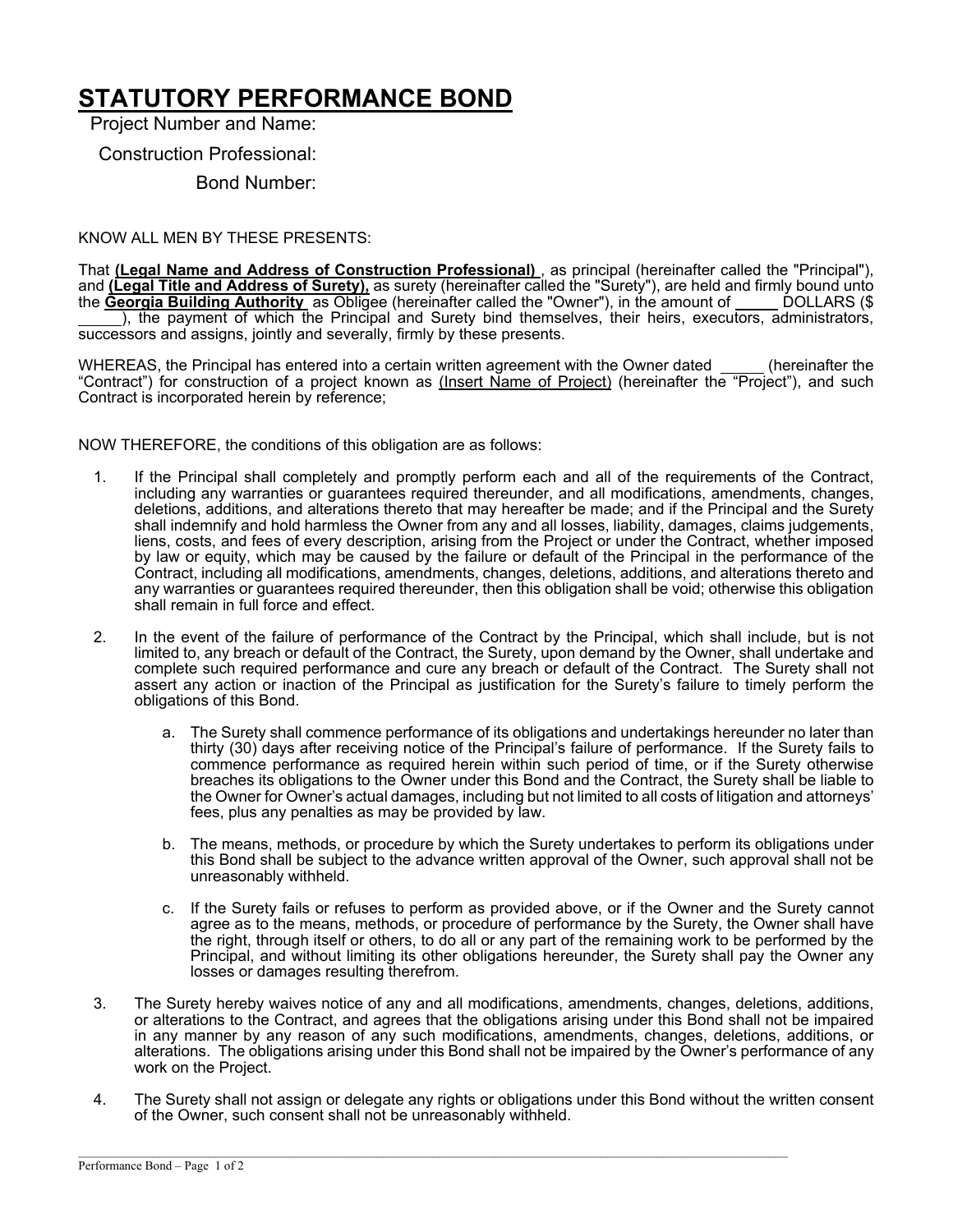- 5. The Surety agrees that the Owner may make inquiries at any time of any subcontractor, laborer, materialman, or any other party concerning the status of payments for labor, materials, or services furnished to or for the Project.
- 6. No right of action shall accrue on this Bond to or for the use of any person or corporation other than the Owner named herein or the legal successors of Owner.
- 7. For the purposes of this bond, notice shall be sent to the Surety at the following address:

Name:

Address:

City: State: Zip Code:

8. This Performance Bond shall be governed by the laws of the State of Georgia, is furnished in accordance with O.C.G.A. §§ 13-10-40, and shall be subject to increase in the penal amount of the bond pursuant to such statute and the provisions of the Contract.

SIGNED AND SEALED THIS \_\_\_\_\_ DAY OF \_\_\_\_\_, 20\_\_\_\_\_.

ATTEST (Seal) (Seal) (Name of Contractor)

Secretary (Note 1) **President** 

<u>By</u> By

(Seal) (Name of Surety) (Note 2)

<u>By: \_\_\_\_\_\_\_\_\_\_\_\_\_\_\_\_\_\_\_\_\_\_\_\_\_\_\_\_\_\_\_\_\_</u>

 (Title) Resident Georgia Agent \*

Note 1. Please apply seal of Corporation over Secretary's Signature.

Note 2. Please apply seal of Surety and arrange for countersignature by a "Resident Georgia Agent" of Surety in order to comply with surety regulations of Georgia.

 $\mathcal{L}_\mathcal{L} = \{ \mathcal{L}_\mathcal{L} = \{ \mathcal{L}_\mathcal{L} = \{ \mathcal{L}_\mathcal{L} = \{ \mathcal{L}_\mathcal{L} = \{ \mathcal{L}_\mathcal{L} = \{ \mathcal{L}_\mathcal{L} = \{ \mathcal{L}_\mathcal{L} = \{ \mathcal{L}_\mathcal{L} = \{ \mathcal{L}_\mathcal{L} = \{ \mathcal{L}_\mathcal{L} = \{ \mathcal{L}_\mathcal{L} = \{ \mathcal{L}_\mathcal{L} = \{ \mathcal{L}_\mathcal{L} = \{ \mathcal{L}_\mathcal{$ 

(\*) Attach Power of Attorney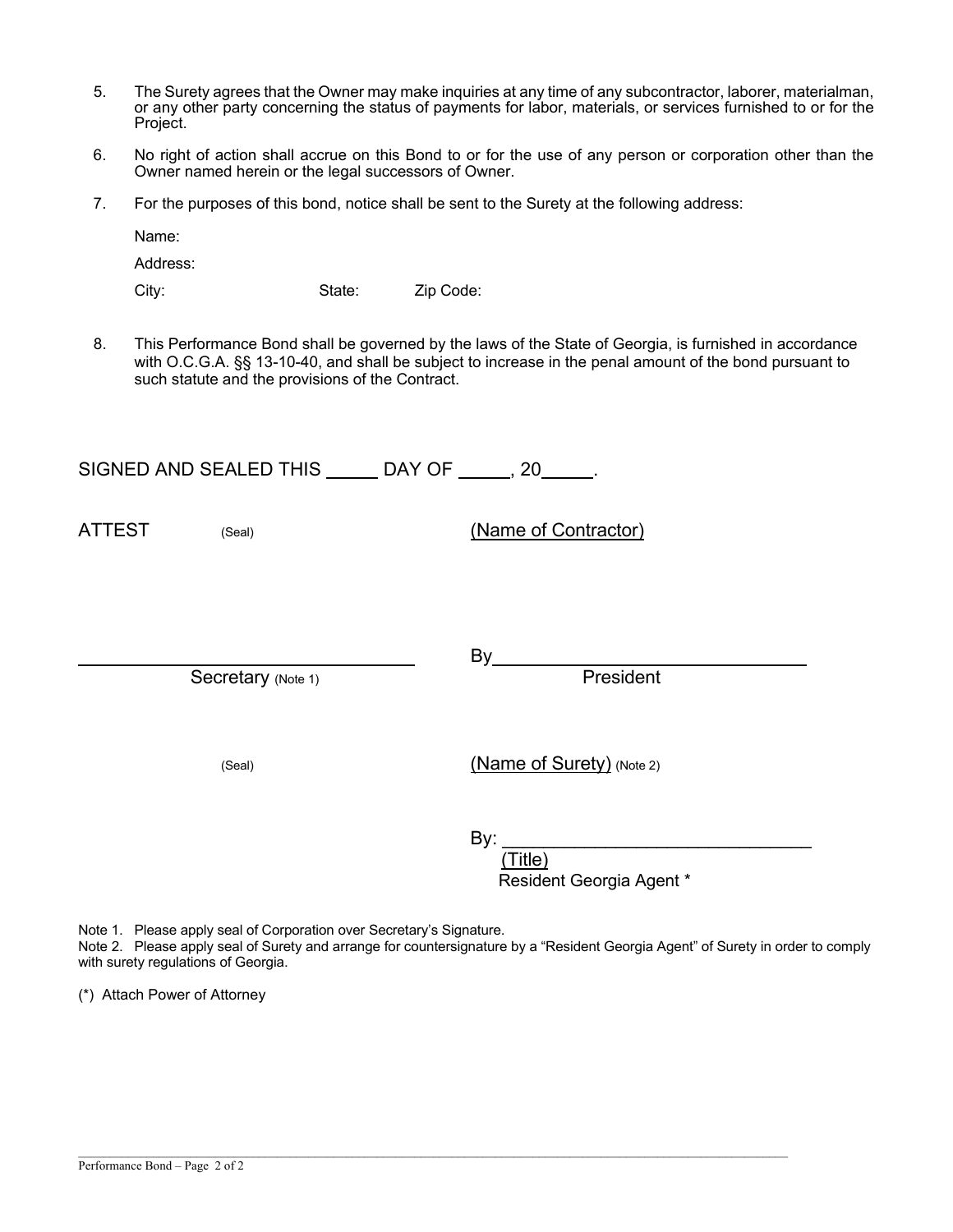# **STATUTORY PAYMENT BOND**

Project Number and Name:

Construction Professional:

Bond Number:

## KNOW ALL MEN BY THESE PRESENTS:

That **(Legal Name and Address of Construction Professional)** as Principal (hereinafter referred to as the "Principal") and **(Legal Title and Address of Surety)** as Surety (hereinafter referred to as "Surety"), are held and firmly bound unto the **Georgia Building Authority** as Obligee (hereinafter referred to as "Owner") for the use and benefit of all subcontractors and all persons supplying labor, materials, machinery, or equipment to the Principal or a subcontractor for the Project (as hereinafter defined), in the amount of DOLLARS (\$) to which payment Principal and Surety bind themselves, their heirs, executors, administrators, successors and assigns jointly and severally, firmly by these presents.

WHEREAS, the Principal has entered into a certain written agreement with the Owner dated (hereinafter the "Contract") for construction of a project known as (Insert Name of Project) (hereinafter the "Project"), and such Contract is incorporated herein by reference;

NOW, THEREFORE, the conditions of this obligation are as follows:

- 1. If the Principal shall promptly pay in full every subcontractor and all persons supplying labor, materials, machinery, or equipment to the Principal or a subcontractor for the Project, then this obligation shall be void; otherwise it shall remain in full force and effect.
- 2. This Payment Bond is governed by the laws of the State of Georgia, is furnished in accordance with O.C.G.A. §§ 13-10-60 *et seq.*, shall be subject to increase in the penal sum of the bond pursuant to such statute and the provisions of the Contract, and is construed in accordance with applicable statutes.
- 3. The Surety hereby waives notice of any and all modifications, amendments, changes, deletions, additions, or alterations to the Contract, and agrees that the obligations arising under this Bond shall not be impaired in any manner by any reason of any such modifications, amendments, changes, deletions, additions, or alterations.
- 4. Every subcontractor or person who has not been paid in full for supplying labor, materials, machinery, or equipment to the Principal or a subcontractor for the Project before the expiration of a period of ninety (90) days after the day on which the last of the labor was done or performed by such person, or the material or machinery or equipment was furnished or supplied by such person for which claim is made, shall have the right to bring an action on this Payment Bond for the amount, or the balance thereof, unpaid at the time of the commencement of such action and to prosecute such action to final execution and judgment for the sum or sums due such person, subject to the requirements of O.C.G.A. §§ 13-10-63.
- 5. The Contractor and Surety agree that the Owner may make inquiries at any time of any subcontractor, laborer, materialman, or any other party concerning the status of payments for labor, materials, machinery, or equipment furnished to or for the Project.
- 6. For the purposes of this bond, notice shall be sent to the Surety at the following address:

 $\mathcal{L}_\mathcal{L} = \mathcal{L}_\mathcal{L} = \mathcal{L}_\mathcal{L} = \mathcal{L}_\mathcal{L} = \mathcal{L}_\mathcal{L} = \mathcal{L}_\mathcal{L} = \mathcal{L}_\mathcal{L} = \mathcal{L}_\mathcal{L} = \mathcal{L}_\mathcal{L} = \mathcal{L}_\mathcal{L} = \mathcal{L}_\mathcal{L} = \mathcal{L}_\mathcal{L} = \mathcal{L}_\mathcal{L} = \mathcal{L}_\mathcal{L} = \mathcal{L}_\mathcal{L} = \mathcal{L}_\mathcal{L} = \mathcal{L}_\mathcal{L}$ 

| Name:    |        |
|----------|--------|
| Address: |        |
| City:    | State: |

Zip Code: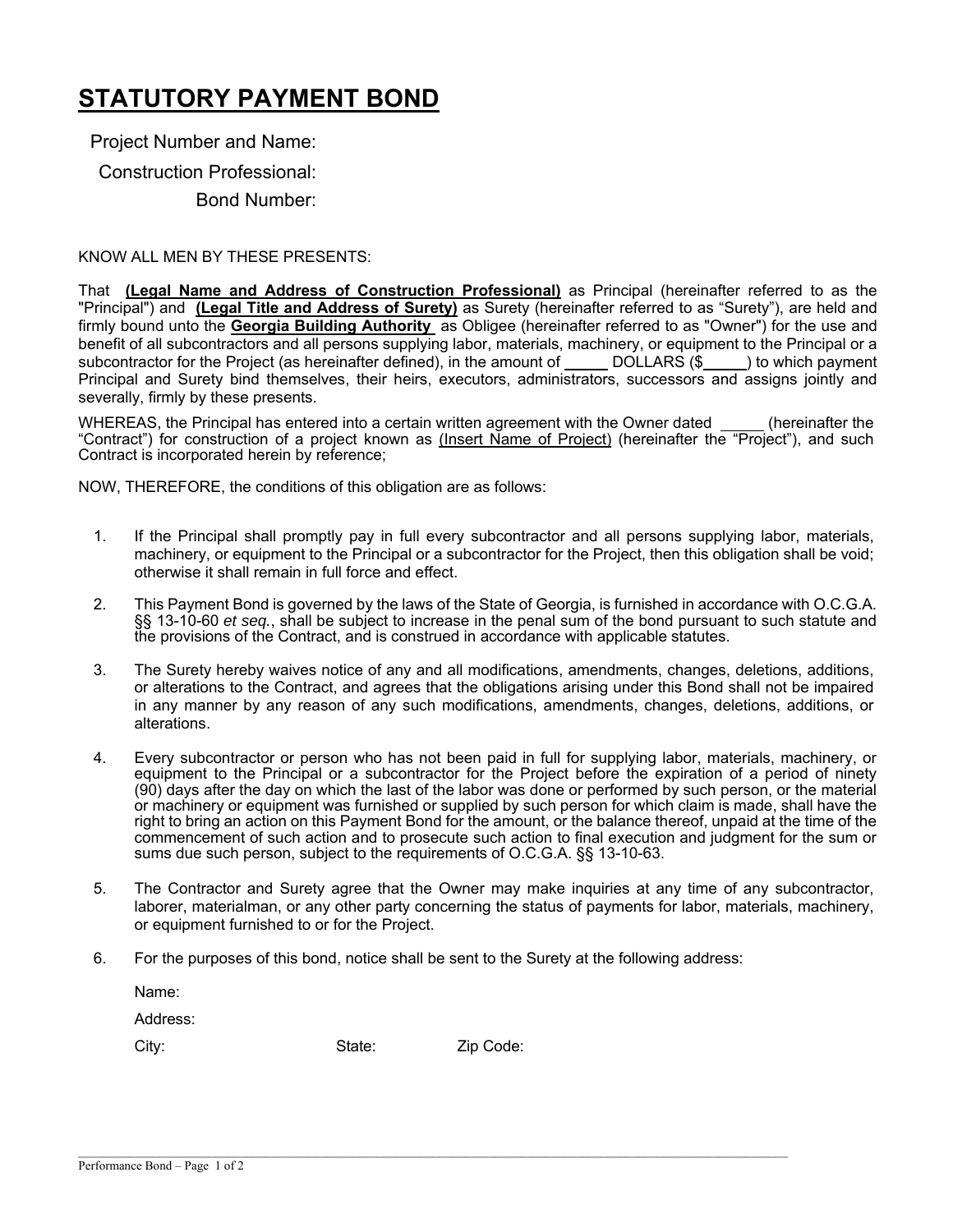## SIGNED AND SEALED THIS \_\_\_\_\_\_ DAY OF \_\_\_\_\_, 20\_\_\_\_\_.

## ATTEST **(Name of Construction Professional)**

Secretary (Note 1)

By)\_\_\_\_\_\_\_\_\_\_\_\_\_\_\_\_\_\_\_\_\_\_\_\_\_\_\_\_\_(Seal)

(Seal) **(Name of Surety)** (Note 2)

| В١                       | (Seal) |
|--------------------------|--------|
| Title)                   |        |
| Resident Georgia Agent * |        |

Note 1. Please apply seal of Corporation over Secretary's Signature. Otherwise "(Seal)" shall constitute such seal.

 $\mathcal{L}_\mathcal{L} = \mathcal{L}_\mathcal{L} = \mathcal{L}_\mathcal{L} = \mathcal{L}_\mathcal{L} = \mathcal{L}_\mathcal{L} = \mathcal{L}_\mathcal{L} = \mathcal{L}_\mathcal{L} = \mathcal{L}_\mathcal{L} = \mathcal{L}_\mathcal{L} = \mathcal{L}_\mathcal{L} = \mathcal{L}_\mathcal{L} = \mathcal{L}_\mathcal{L} = \mathcal{L}_\mathcal{L} = \mathcal{L}_\mathcal{L} = \mathcal{L}_\mathcal{L} = \mathcal{L}_\mathcal{L} = \mathcal{L}_\mathcal{L}$ 

Note 2. Please apply seal of Surety. Otherwise "(Seal)" shall constitute such seal. Arrange for countersignature by a "Resident Georgia Agent" of Surety in order to comply with surety regulations of Georgia.

(\*) Attach Power of Attorney